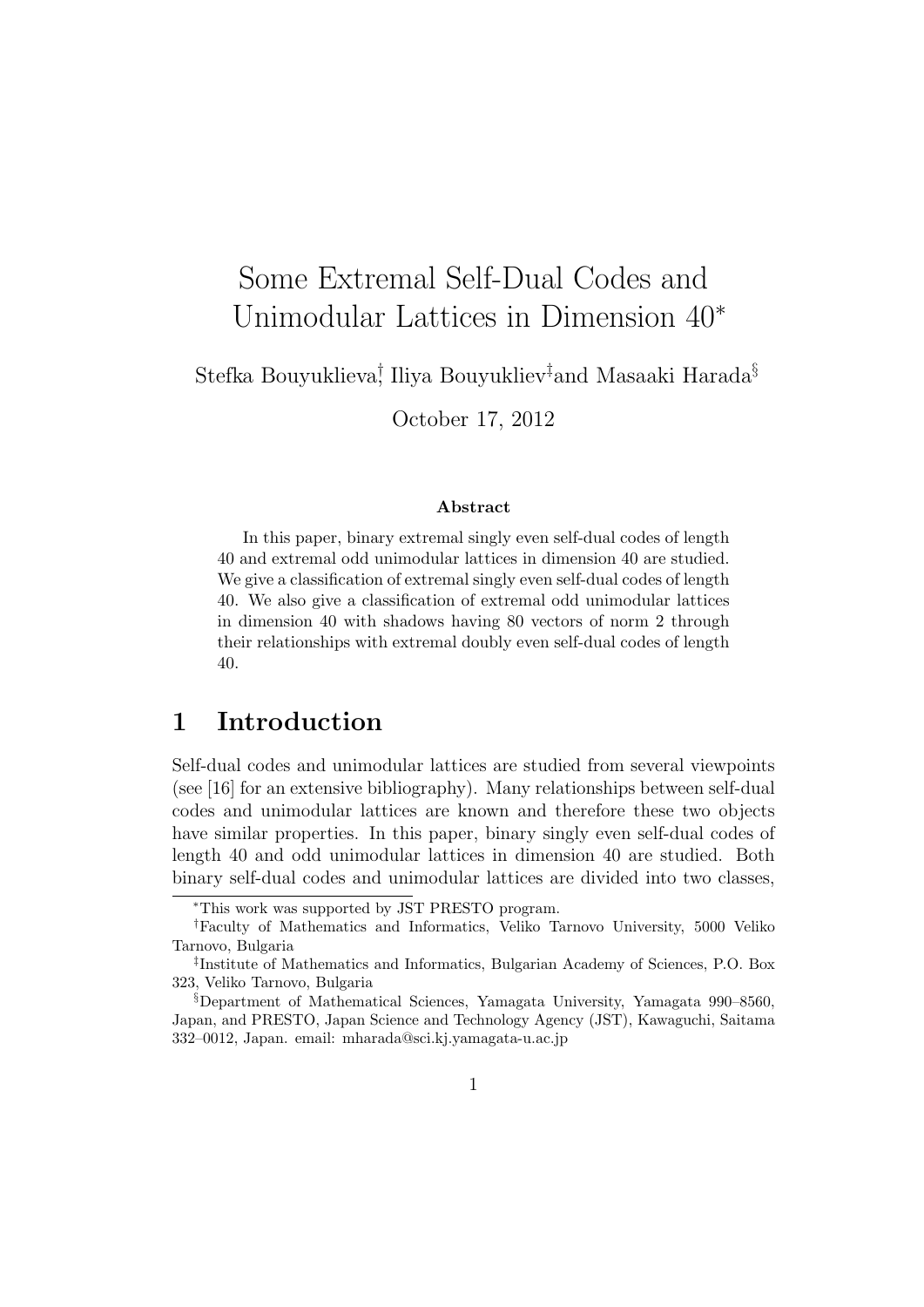namely, doubly even self-dual codes and singly even self-dual codes, and even unimodular lattices and odd unimodular lattices. In addition, a binary doubly even self-dual code of length *n* (as well as an even unimodular lattice in dimension *n*) exists if and only if  $n \equiv 0 \pmod{8}$ . This motivates us to study binary self-dual codes of length *n* and unimodular lattices in dimension *n* for  $n \equiv 0 \pmod{8}$  simultaneously.

The classification of self-dual codes and unimodular lattices is a fundamental problem. Much work has been done towards classifying binary self-dual codes and unimodular lattices for modest lengths and dimensions (see [16]). A big progress has been realized recently in the classification of binary self-dual codes. All self-dual codes of length 36 were classified in [20]. All extremal codes among them, namely self-dual [36*,* 18*,* 8] codes, had been previously classified in [1], so the result was approved in [20]. A classification of extremal self-dual [38*,* 19*,* 8] codes was done by three groups independently. It was shown in [2] that there are exactly 2744 extremal self-dual [38*,* 19*,* 8] codes, two *s*-extremal self-dual [38*,* 19*,* 6] codes, and 1730 *s*-extremal self-dual [38, 19, 8] codes, up to equivalence. Recently, a classification of doubly even self-dual codes of length 40 has been done in [6], namely there are 94343 doubly even self-dual codes, 16470 of which are extremal, up to equivalence. Using these codes, a classification of extremal self-dual [38*,* 19*,* 8] codes was completed. In [9], an efficient algorithm for classification of binary self-dual codes was described and then applied to length 38. In this way, all binary self-dual codes of length 38 were classified. A lower bound on the number of inequivalent binary self-dual codes of length 40 is given in [9] by 4585657509.

The main aim of this paper is to give a classification of binary extremal singly even self-dual codes of length 40. Some part of the classification is done by considering a relationship with binary doubly even self-dual codes of the same length. In addition, the classification is completed using the algorithm presented in [9]. A partial classification of extremal odd unimodular lattices in dimension 40 is also established from the classification of binary extremal doubly even self-dual codes of length 40.

This paper is organized as follows. In Section 2, we give definitions and some basic properties of the self-dual codes and unimodular lattices. In Section 3, we study the binary extremal singly even self-dual codes of length 40. The number of vectors of weight 4 in the shadow of a binary extremal singly even self-dual code of length 40 is at most 10 [14]. We demonstrate that there are 19 inequivalent binary extremal singly even self-dual codes with shadows having 10 vectors of weight 4. This classification is done by con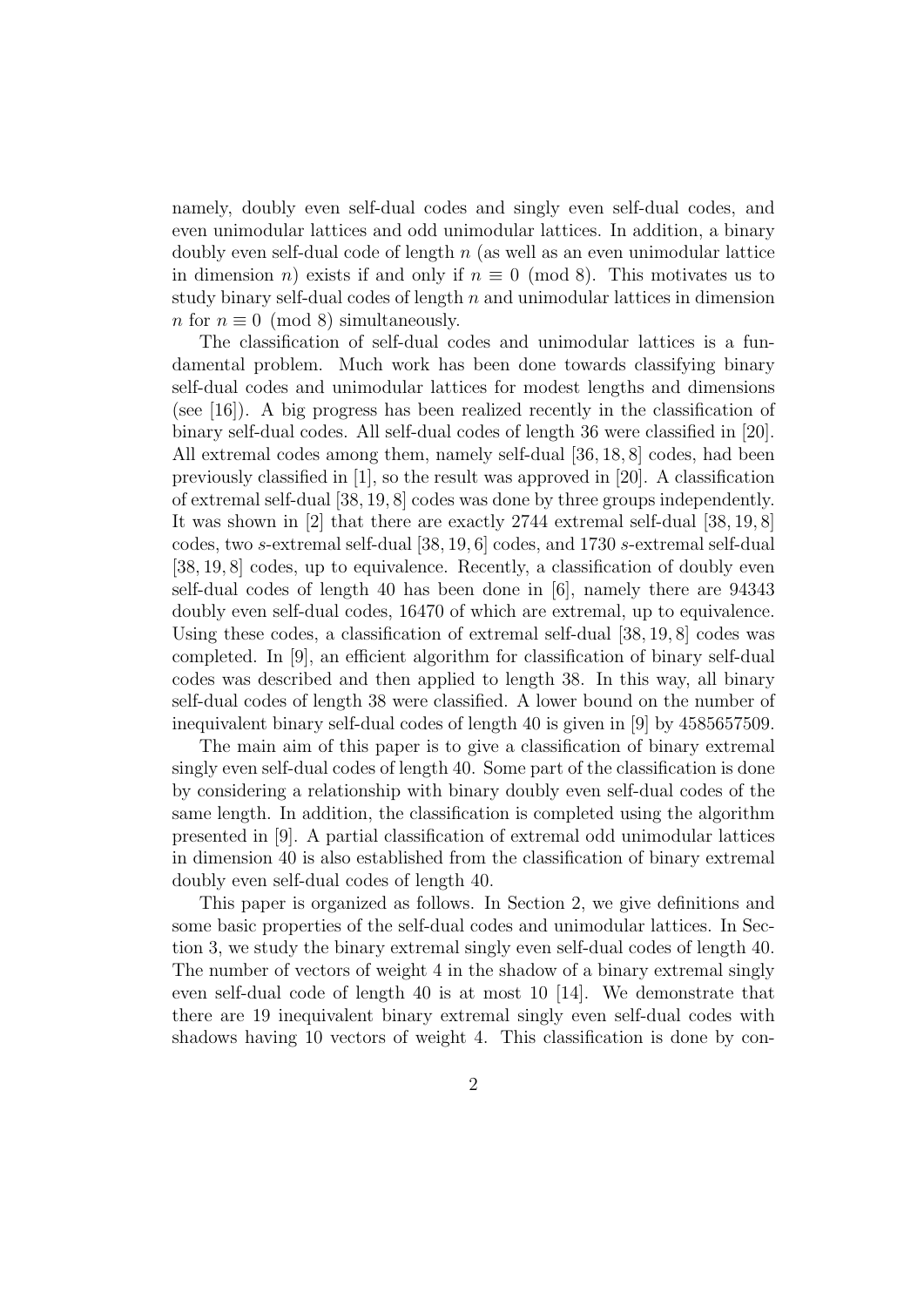sidering a relationship with binary doubly even self-dual codes of length 40 satisfying the condition that the supports of all codewords of weight 4 form a *T*-decomposition. We mention a relationship between such binary doubly even self-dual codes and even self-dual additive  $\mathbb{F}_4$ -codes. By a method similar to the above, our classification is also extended to all cases that shadows have minimum weight 4. A classification of binary extremal (singly even) self-dual codes of length 40 is also completed by an approach which does not depend on the weight enumerators. As a consequence, we have a classification of binary extremal singly even self-dual codes with shadows of minimum weight 8, which is the remaining case. More precisely, combined with the above classification, we demonstrate that there are 10200655 inequivalent binary extremal singly even self-dual codes of length 40. In Section 4, for extremal odd unimodular lattices, we consider a situation which is similar to that for binary extremal singly even self-dual codes with 10 vectors of weight 4 in the shadows, given in Section 3. The number of vectors of norm 2 in the shadow of an extremal odd unimodular lattice in dimension 40 is at most 80. It is shown that there are 16470 non-isomorphic extremal odd unimodular lattices in dimension 40 with shadows having 80 vectors of norm 2. This classification is done by considering a relationship with binary extremal doubly even self-dual codes of length 40. Finally, in Section 5, we investigate theta series for which there is an extremal odd unimodular lattice in dimension 40. The existence of a number of extremal self-dual  $\mathbb{Z}_4$ -codes of length 40 is also given.

Generator matrices of all inequivalent binary extremal singly even selfdual codes of length 40 can be obtained electronically from [21]. Most of the computer calculations in this paper were done by Magma [8]. In Section 3.4, the package SELF-DUAL-BIN by the second author is also used, where it's main algorithm implemented in the program GEN-SELF-DUAL-BIN is described in [9].

## **2 Preliminaries**

### **2.1 Binary self-dual codes**

Let  $\mathbb{F}_q$  denote the finite field of order q, where q is a prime power. Any subset of  $\mathbb{F}_q^n$  is called an  $\mathbb{F}_q$ *-code* of length *n*. An  $\mathbb{F}_q$ -code is linear if it is a linear subspace of  $\mathbb{F}_q^n$ . An  $\mathbb{F}_2$ -code is called *binary* and all codes in this paper mean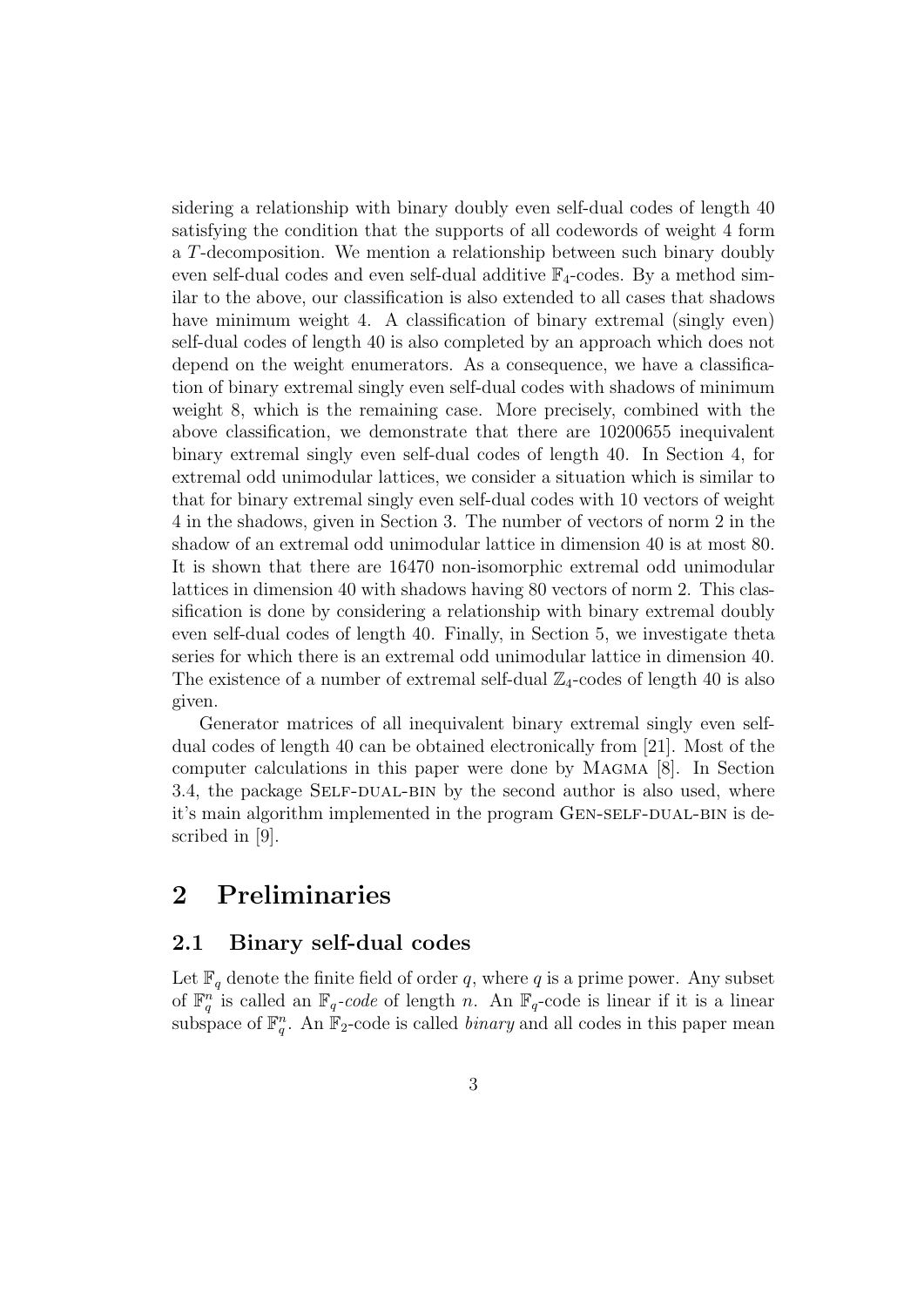binary linear codes unless otherwise noted.

A code is called *doubly even* if all codewords have weight  $\equiv 0 \pmod{4}$ . The *dual code*  $C^{\perp}$  of a code  $C$  of length  $n$  is defined as  $C^{\perp} = \{x \in \mathbb{F}_2^n \mid$  $x \cdot y = 0$  for all  $y \in C$ *}*, where  $x \cdot y$  is the standard inner product. A code *C* is called *self-dual* if  $C = C^{\perp}$ . A self-dual code which is not doubly even is called *singly even*. A doubly even self-dual code of length *n* exists if and only if  $n \equiv 0 \pmod{8}$ , while a singly even self-dual code of length *n* exists if and only if *n* is even. The minimum weight  $d(C)$  of a self-dual code C of length *n* is bounded by  $d(C) \leq 4|n/24| + 4$  unless  $n \equiv 22 \pmod{24}$  when  $d(C) \leq 4|n/24| + 6$  [31]. We say that a self-dual code meeting the upper bound is *extremal*.

Let  $C$  be a singly even self-dual code and let  $C_0$  denote the subcode of codewords having weight  $\equiv 0 \pmod{4}$ . Then  $C_0$  is a subcode of codimension 1. The *shadow S* of *C* is defined to be  $C_0^{\perp} \setminus C$ . There are cosets  $C_1, C_2, C_3$  of  $C_0$  such that  $C_0^{\perp} = C_0 \cup C_1 \cup C_2 \cup C_3$ , where  $C = C_0 \cup C_2$  and  $S = C_1 \cup C_3$ . Shadows were introduced by Conway and Sloane [14], in order to provide restrictions on the weight enumerators of singly even self-dual codes. In fact, the above upper bound on the minimum weight was established by considering shadows (see [31]). Two self-dual codes  $C$  and  $C'$  of length  $n$  are said to be *neighbors* if  $\dim(C \cap C') = n/2 - 1$ . Since every self-dual code *C* of length *n* contains the all-one vector **1**, *C* has  $2^{n/2-1} - 1$  subcodes *D* of codimension 1 containing **1**. Since  $\dim(D^{\perp}/D) = 2$ , there are two self-dual codes rather than *C* lying between  $D^{\perp}$  and *D*. When *C* is doubly even, one of them is doubly even and the other is singly even for each subcode *D*. If *C* is a singly even self-dual code of length divisible by 8, then *C* has two doubly even self-dual neighbors, namely  $C_0 \cup C_1$  and  $C_0 \cup C_3$  (see [10]).

Two codes *C* and *C*' are *equivalent*, denoted  $C \cong C'$ , if one can be obtained from the other by permuting the coordinates. An *automorphism* of *C* is a permutation of the coordinates which preserves the code. The set consisting of all automorphisms of *C* forms a group called the *automorphism group* of this code and it is denoted by  $Aut(C)$ . The number of the codes equivalent to *C* is  $n!/\# \text{Aut}(C)$ , where *n* is the length of *C*. If we consider the action of the symmetric group  $S_n$  on the set  $\Omega_n$  of all self-dual codes of length *n*, then two codes from this set are equivalent if they belong to the same orbit. This action induces an equivalence relation in  $\Omega_n$  and the equivalence classes are the orbits with respect to the action of  $S_n$ . To classify the self-dual codes of length *n* means to find exactly one representative of each equivalence class.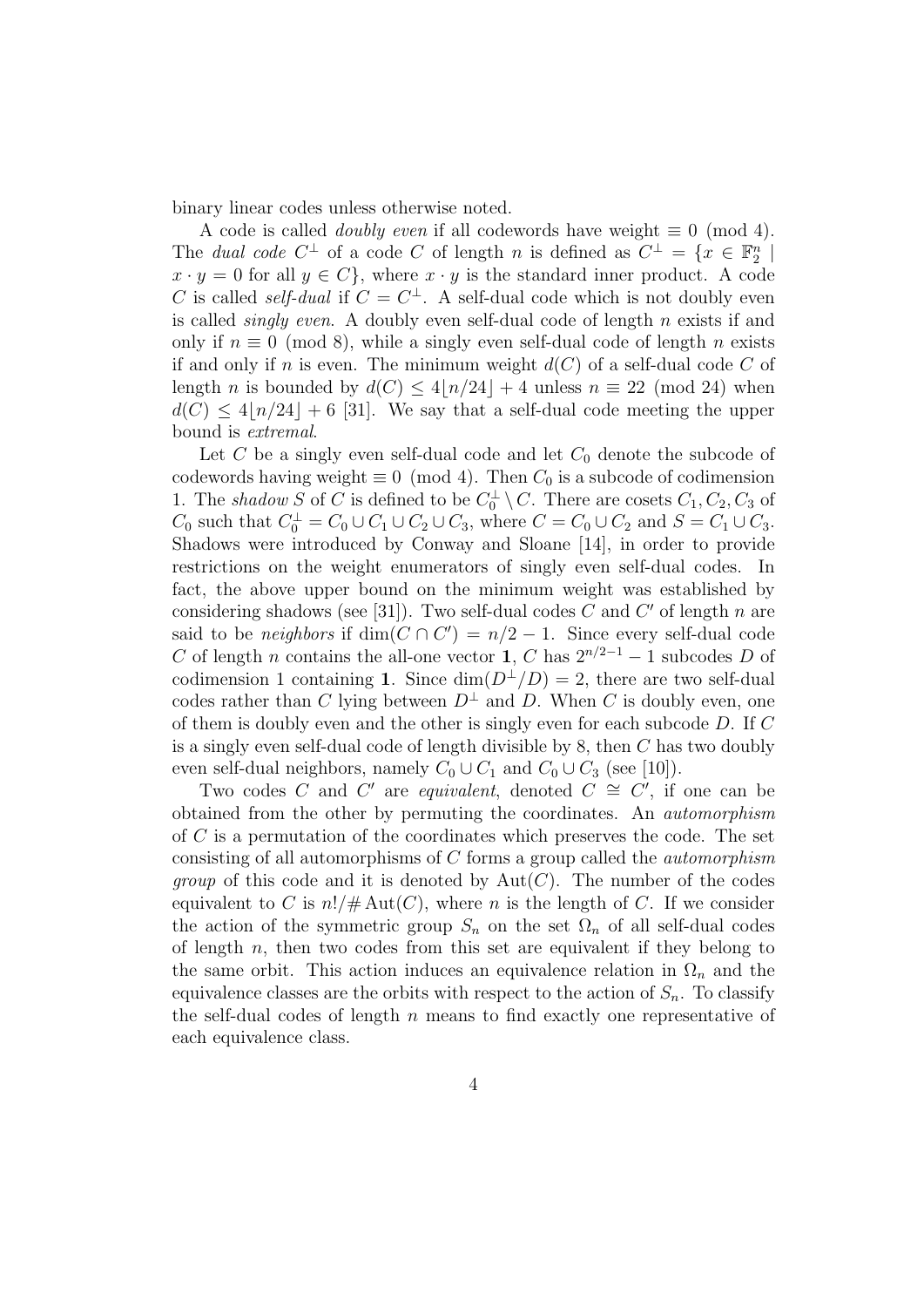#### **2.2** Self-dual additive  $\mathbb{F}_4$ -codes and  $\mathbb{Z}_4$ -codes

In Section 3.2, we also consider additive  $\mathbb{F}_4$ -codes, where  $\mathbb{F}_4 = \{0, 1, \omega, \omega^2\}.$ Such a code is a *k*-dimensional  $\mathbb{F}_2$ -subspace of  $\mathbb{F}_4^n$  and so has  $2^k$  codewords. An additive  $\mathbb{F}_4$ -code is even if all its codewords have even Hamming weights. Two additive  $\mathbb{F}_4$ -codes  $\mathcal{C}_1$  and  $\mathcal{C}_2$  are equivalent if there is a map from  $S_3^n \times S_n$ sending  $C_1$  onto  $C_2$ , where  $S_n$  acts on the set of the *n* coordinates and  $S_3$ permutes the elements  $1, \omega, \omega^2$  of the field. The automorphism group of  $\mathcal{C}$ , denoted by Aut(*C*), consists of all elements of  $S_3^n \times S_n$  which preserve the code.

An additive  $\mathbb{F}_4$ -code  $\mathcal{C}$  is called self-dual if  $\mathcal{C} = \mathcal{C}^*$ , where the dual code  $\mathcal{C}^*$  of  $\mathcal{C}$  is defined as  $\{x \in \mathbb{F}_4^n \mid x * y = 0 \text{ for all } y \in \mathcal{C}\}\$  under

$$
x * y = \sum_{i=1}^{n} (x_i y_i^2 + x_i^2 y_i)
$$
 for  $x = (x_1, ..., x_n), y = (y_1, ..., y_n) \in \mathbb{F}_4^n$ .

Even self-dual additive  $\mathbb{F}_4$ -codes exist only in even lengths. The minimum Hamming weight  $d(C)$  of an even self-dual additive  $\mathbb{F}_4$ -code C of length *n* is bounded by  $d(C) \leq 2\lfloor n/6 \rfloor + 2$  [33, Theorem 33]. We say that an even self-dual additive  $\mathbb{F}_4$ -code meeting the upper bound is extremal.

The last family of self-dual codes which we consider is the set of self-dual  $\mathbb{Z}_4$ -codes, where  $\mathbb{Z}_4$  denotes the ring of integers modulo 4. The self-dual  $\mathbb{Z}_4$ -codes are connected with unimodular lattices of a special form [7]. A  $\mathbb{Z}_4$ -code *C* of length *n* is a  $\mathbb{Z}_4$ -submodule of  $\mathbb{Z}_4^n$ . A  $\mathbb{Z}_4$ -code *C* is self-dual if  $C = C^{\perp}$ , where the dual code  $C^{\perp}$  of C is defined as  $\{x \in \mathbb{Z}_{4}^{n} \mid x \cdot y = 0\}$ for all  $y \in C$ } under the standard inner product  $x \cdot y$ . We say that two  $\mathbb{Z}_4$ -codes are equivalent if one can be obtained from the other by permuting the coordinates and (if necessary) changing the signs of certain coordinates.

The Euclidean weight of a codeword  $x = (x_1, \ldots, x_n)$  of C is  $n_1(x)$  +  $4n_2(x) + n_3(x)$ , where  $n_\alpha(x)$  denotes the number of components *i* with  $x_i = \alpha$  $(\alpha = 1, 2, 3)$ . A  $\mathbb{Z}_4$ -code C is Type II if C is self-dual and the Euclidean weights of all codewords of  $C$  are divisible by  $8 \, [7, 23]$ . A self-dual code which is not Type II is called Type I. A Type II  $\mathbb{Z}_4$ -code of length *n* exists if and only if  $n \equiv 0 \pmod{8}$ , while a Type I  $\mathbb{Z}_4$ -code exists for every length. The minimum Euclidean weight  $d_E(\mathcal{C})$  of a Type II  $\mathbb{Z}_4$ -code  $\mathcal{C}$  of length *n* is bounded by  $d_E(\mathcal{C}) \leq 8|n/24| + 8$  [7]. It was also shown in [32] that the minimum Euclidean weight  $d_E(\mathcal{C})$  of a Type I code  $\mathcal C$  of length *n* is bounded by  $d_E(\mathcal{C}) \leq 8|n/24| + 8$  if  $n \neq 23 \pmod{24}$ , and  $d_E(\mathcal{C}) \leq 8|n/24| + 12$  if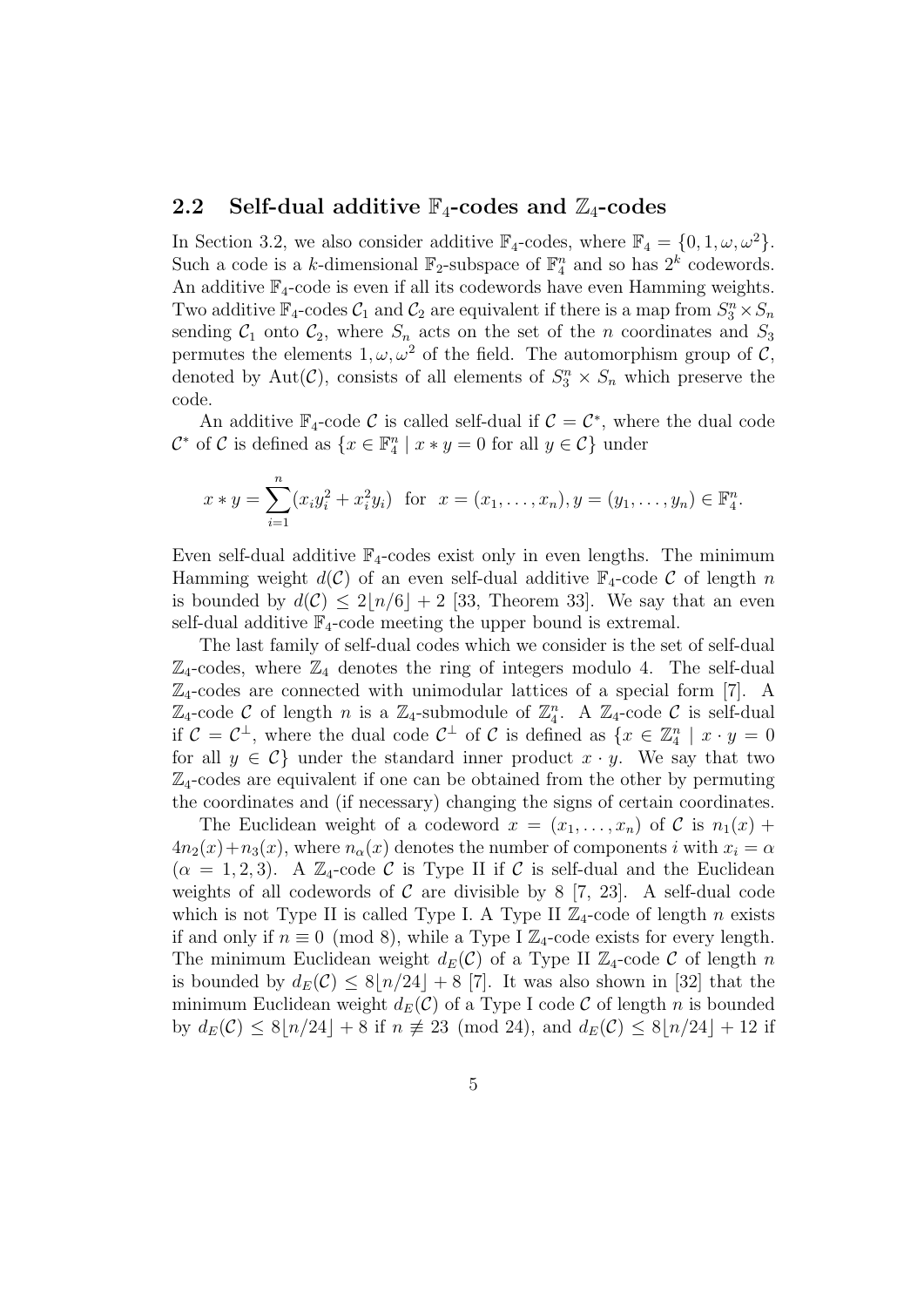$n \equiv 23 \pmod{24}$ . A self-dual  $\mathbb{Z}_4$ -code meeting the upper bound is called extremal.

### **2.3 Unimodular lattices**

A (Euclidean) lattice  $L \subset \mathbb{R}^n$  in dimension *n* is *integral* if  $L \subset L^*$ , where the dual lattice  $L^*$  of  $L$  is defined as  $\{x \in \mathbb{R}^n \mid (x, y) \in \mathbb{Z} \text{ for all } y \in L\}$  under the standard inner product (*x, y*). An integral lattice is called *even* if the norm  $(x, x)$  of every vector *x* is even. A lattice  $L = L^*$  is called *unimodular*. A unimodular lattice which is not even is called *odd*. An even unimodular lattice in dimension *n* exists if and only if  $n \equiv 0 \pmod{8}$ , while an odd unimodular lattice exists for every dimension. Two lattices  $L$  and  $L'$  are *isomorphic*, denoted  $L \cong L'$ , if there exists an orthogonal matrix *A* with  $L' = L \cdot A$ . Rains and Sloane [32] showed that the minimum norm min(*L*) of a unimodular lattice L in dimension n is bounded by  $\min(L) \leq 2\lfloor n/24 \rfloor + 2$ unless  $n = 23$  when  $\min(L) \leq 3$ . We say that a unimodular lattice meeting the upper bound is *extremal*.

Let *L* be an odd unimodular lattice and let  $L_0$  denote its sublattice of vectors of even norms. Then  $L_0$  is a sublattice of  $L$  of index 2 [15]. The *shadow S* of *L* is defined to be  $L_0^* \setminus L$ . There are cosets  $L_1, L_2, L_3$  of  $L_0$  such that  $L_0^* = L_0 ∪ L_1 ∪ L_2 ∪ L_3$ , where  $L = L_0 ∪ L_2$  and  $S = L_1 ∪ L_3$ . Shadows for odd unimodular lattices appeared in [15] and also in [16, p. 440], in order to provide restrictions on the theta series of odd unimodular lattices. Two lattices  $L$  and  $L'$  are *neighbors* if both lattices contain a sublattice of index 2 in common. If *L* is an odd unimodular lattice in dimension divisible by 8, then *L* has two even unimodular neighbors of *L*, namely,  $L_0 \cup L_1$  and  $L_0 \cup L_3$ .

### **3 Singly even self-dual codes of length 40**

In this section, we give a classification of extremal singly even self-dual codes of length 40. For the case that the shadows have minimum weight 4, the classification was done in two different ways.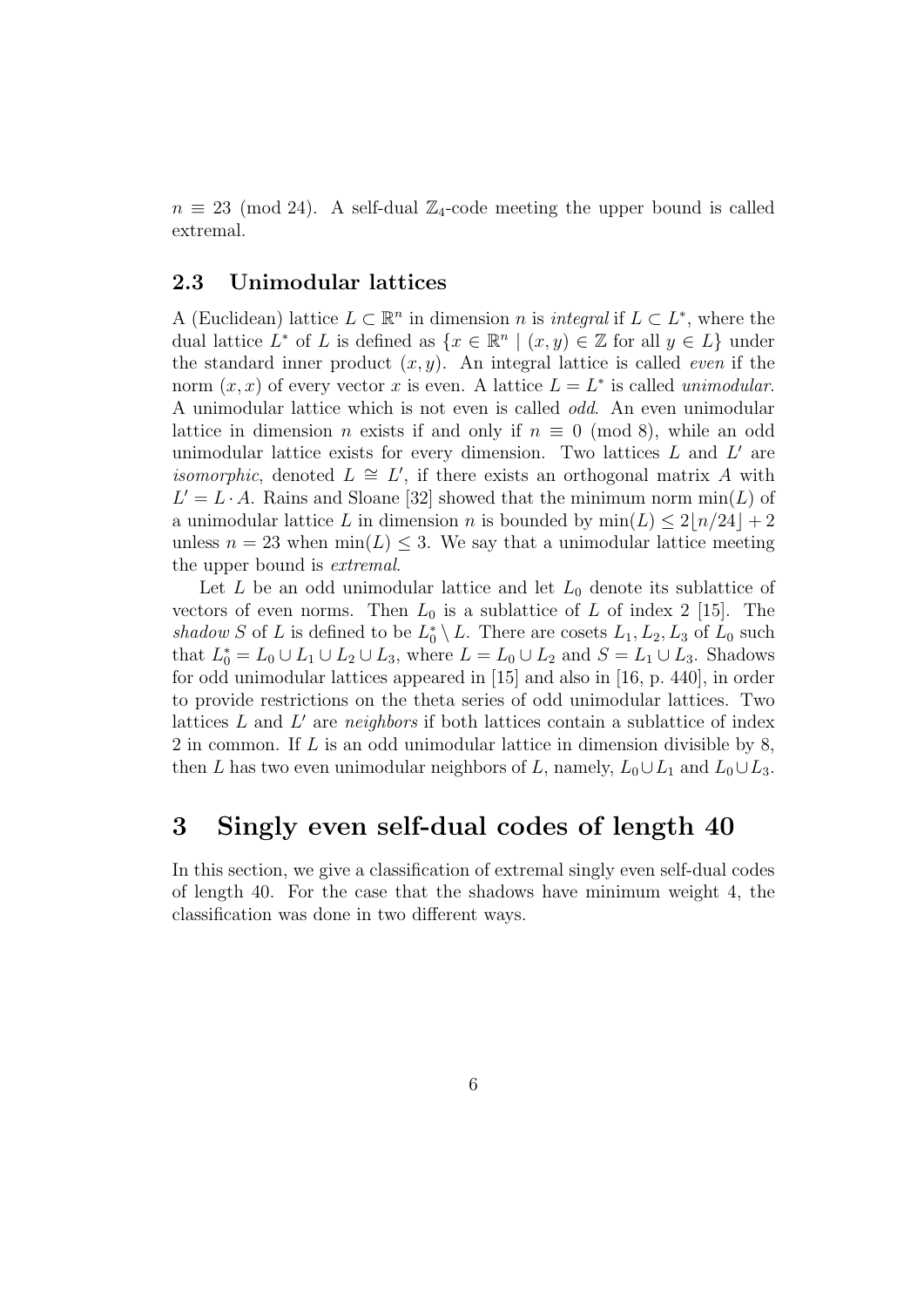#### **3.1 Weight enumerators**

An extremal singly even self-dual code *C* of length 40 and its shadow *S* have the following weight enumerators

$$
\begin{cases}\nW_{40,C,\beta} = 1 + (125 + 16\beta)y^8 + (1664 - 64\beta)y^{10} + (10720 + 32\beta)y^{12} + \cdots, \\
W_{40,S,\beta} = \beta y^4 + (320 - 8\beta)y^8 + (21120 + 28\beta)y^{12} + \cdots,\n\end{cases}
$$

respectively, where  $\beta$  is an integer with  $0 \leq \beta \leq 10$  [14]. It was shown in [19] that an extremal singly even self-dual code with weight enumerator  $W_{40,C,\beta}$ exists if and only if  $\beta = 0, 1, \ldots, 8, 10$ .

**Lemma 3.1** ([19, Section III])**.** *Let C be an extremal singly even self-dual code of length* 40 *with weight enumerator*  $W_{40,C,\beta}$ *. Then one of*  $C_0 \cup C_1$  *and*  $C_0 \cup C_3$  *is an extremal doubly even self-dual code of length* 40 *and the remaining one is a doubly even self-dual code of length* 40 *containing β codewords of weight* 4*.*

### **3.2 Weight enumerator** *W*40*,C,*10**,** *T***-decompositions and self-dual additive** F4**-codes**

Let *C* be a code of length  $n \equiv 0 \pmod{4}$ . A partition  $\{T_1, T_2, \ldots, T_{\frac{n}{4}}\}$  of  $\{1, 2, \ldots, n\}$  is called a *T-decomposition* of *C* if the following conditions hold

$$
T_1 \cup T_2 \cup \dots \cup T_{\frac{n}{4}} = \{1, 2, \dots, n\},\tag{1}
$$

$$
\#T_i = 4,\tag{2}
$$

 $T_i \cup T_j$  is the support of a codeword of *C*, (3)

for  $i, j = 1, 2, \ldots, \frac{n}{4}$  $\frac{n}{4}$  and  $i \neq j$  [25]. In particular, when all  $T_i$  are the supports of codewords of *C*, we say that *C* contains the *T*-decomposition.

In this subsection, we assume that *C* is an extremal singly even self-dual code of length 40 with weight enumerator  $W_{40,C,10}$ . By Lemma 3.1, we may suppose without loss of generality that all 10 vectors of weight 4 in *S* are contained in *C*1.

**Lemma 3.2.** *There is a T*-decomposition for the self-dual codes  $C$ ,  $C_0 \cup C_1$ *and*  $C_0$  ∪  $C_3$ *. In particular,*  $C_0$  ∪  $C_1$  *contains a T-decomposition.* 

*Proof.* Denote by *S*<sup>4</sup> the set of the 10 vectors of weight 4 in the shadow *S* of *C*. The supports of any two vectors of  $S_4$  are disjoint. Thus,  $\{\text{supp}(x) \mid x \in S_4\}$ is a *T*-decomposition for the codes  $C, C_0 \cup C_1$  and  $C_0 \cup C_3$ .  $\Box$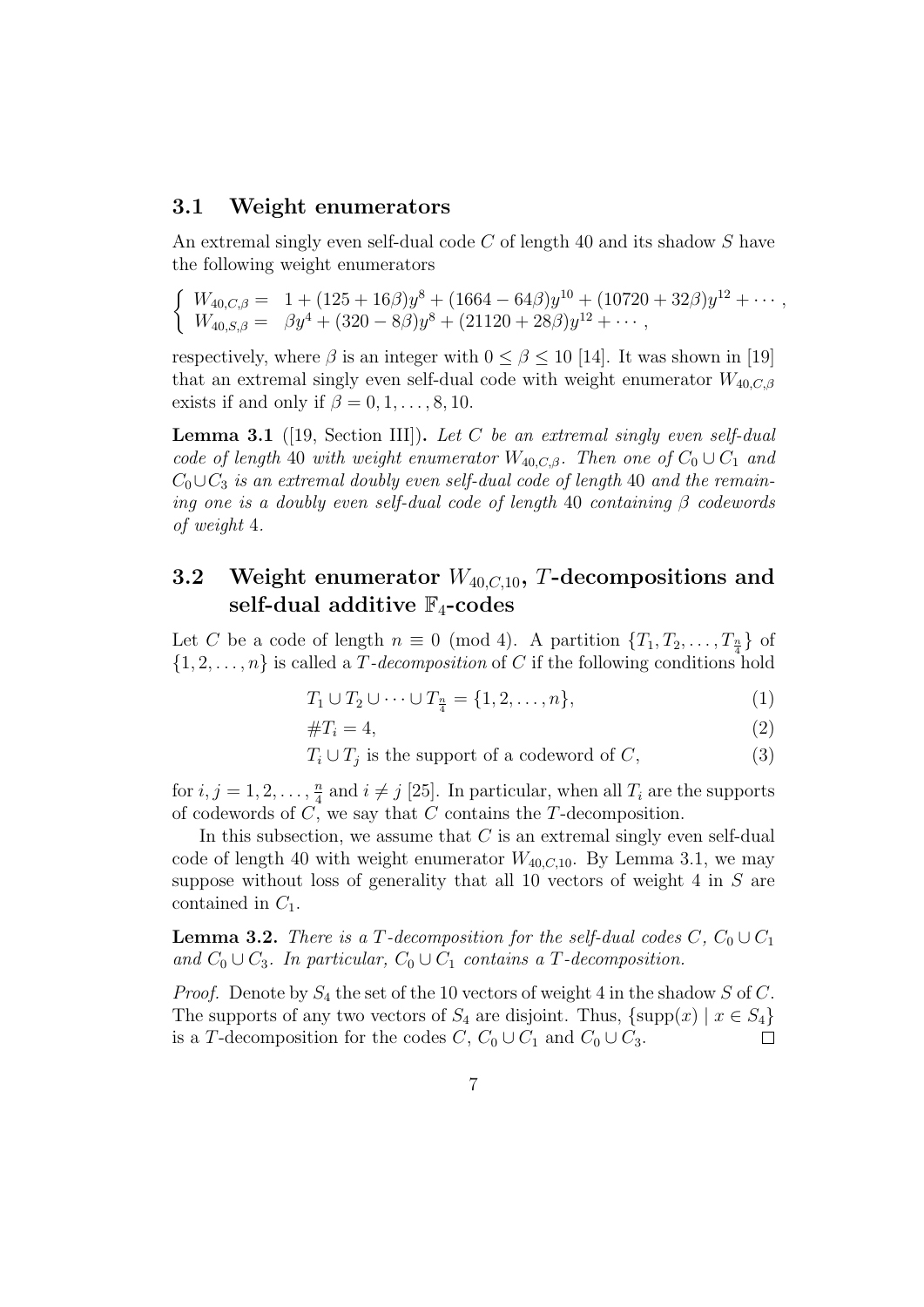By Lemmas 3.1 and 3.2, every extremal singly even self-dual code *C* of length 40 with weight enumerator  $W_{40,C,10}$  is constructed as a neighbor of some doubly even self-dual code *D* satisfying the following condition

the supports of all codewords of weight 4 are a *T*-decomposition*.* (4)

It follows that  $\dim(C \cap D) = 19$  and  $\mathbf{1} \in C \cap D$ . Since  $\dim(C_0^{\perp}/C_0) = 2$ , there are two doubly even self-dual codes lying between  $C_0^{\perp}$  and  $C_0$ . In this case, one doubly even self-dual code  $C_0 \cup C_1$  has minimum weight 4 and the other one  $C_0 \cup C_3$  has minimum weight 8. Hence,  $C_0$  is contained in a unique doubly even self-dual code satisfying the condition (4). This means that extremal singly even self-dual codes, constructed in this way from inequivalent doubly even self-dual codes satisfying (4), are inequivalent. In other words, it is sufficient to check equivalences only for the subcodes *D* with  $\dim(D) = 19$ ,  $d(D) = 8$  and  $\mathbf{1} \in D$  contained in each doubly even self-dual code satisfying (4), in order to complete our classification. This observation substantially reduces the necessary calculations for equivalence tests in our classification.

We start the classification of extremal singly even self-dual codes with weight enumerator  $W_{40,C,10}$  by investigating the doubly even self-dual codes of minimum weight 4. There are 1093 inequivalent doubly even self-dual codes with  $A_4 = 10$ , where  $A_i$  denotes the number of codewords of weight *i* [6]. We verified that 19 codes of them satisfy the condition (4). Note that every doubly even self-dual code of length 40 contains 2<sup>19</sup> *−* 1 subcodes of codimension 1 containing **1**. For each of the 19 codes, we verified that all such subcodes are equivalent. The calculations took about 65 minutes using a single core of a PC Intel i7 6 core processor. By the above observation in the previous paragraph, we have the following:

**Proposition 3.3.** *There are* 19 *inequivalent extremal singly even self-dual codes of length* 40 *with weight enumerator*  $W_{40,C,10}$ *.* 

*Remark* 3.4*.* A similar argument can be used for the classification of extremal singly even self-dual codes of length 32. The codes C67, C68 and C69 in [13, Table A] are the only doubly even self-dual codes of length 32 satisfying (4). Note that the shadow of an extremal singly even self-dual code has exactly 8 vectors of weight 4 for length 32.

Now we give some properties of the extremal singly even self-dual codes of length 40 with weight enumerator *W*40*,C,*10. The *covering radius* of a code *C* of length *n* is the smallest integer *R* such that spheres of radius *R* around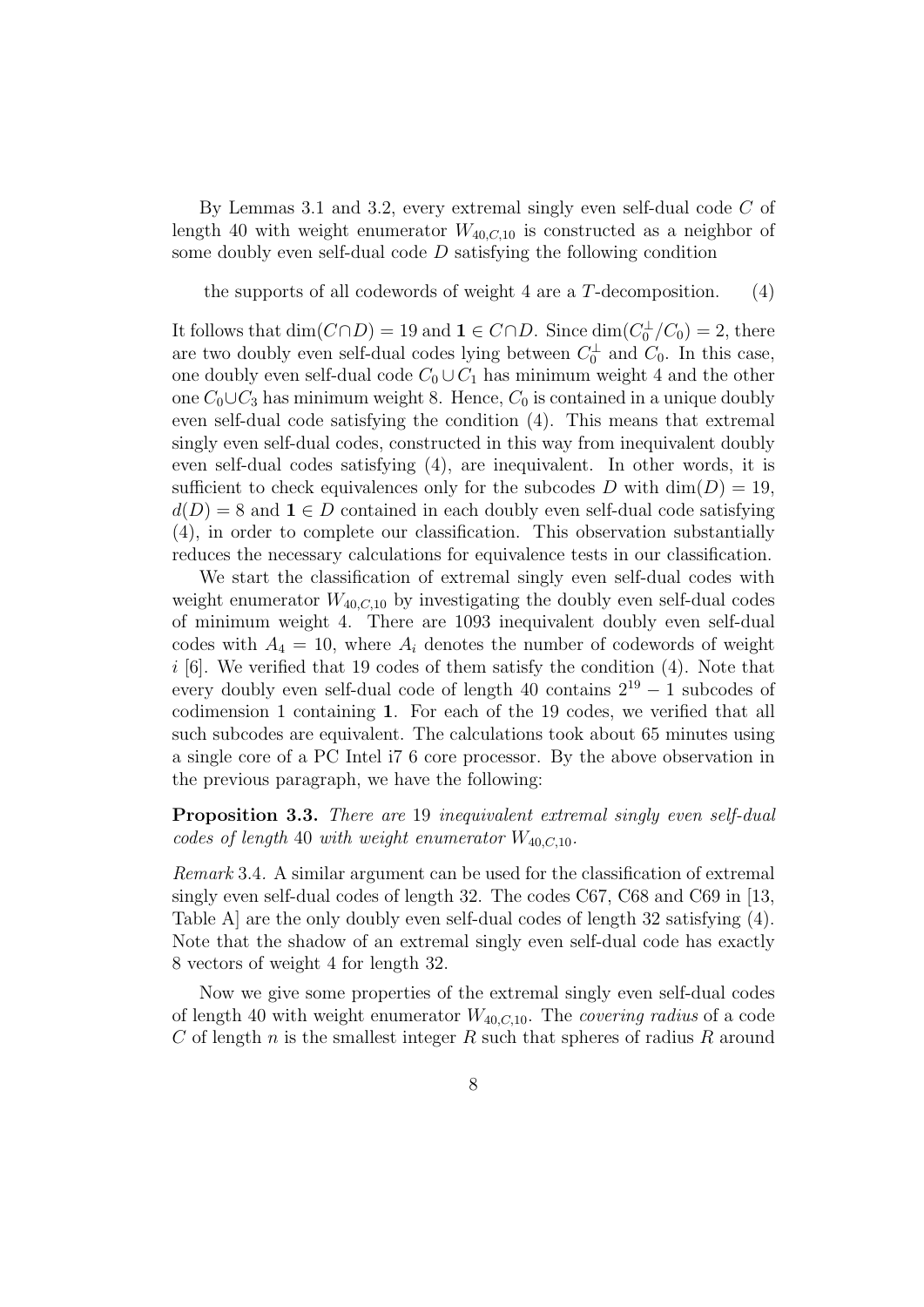codewords of *C* cover the space  $\mathbb{F}_2^n$ . The covering radius is a basic and important geometric parameter of a code. Let *R*<sup>40</sup> be the covering radius of an extremal singly even self-dual code of length 40. Then, by the spherecovering bound and the Delsarte bound (see [3]),  $6 \leq R_{40} \leq 14$ . In Table 1, we list the number  $N(\text{\# Aut}, R)$  of extremal singly even self-dual codes with automorphism groups of order  $\#$  Aut and covering radii *R* for  $\beta = 10$ .

Table 1:  $(\# \text{Aut}, R, N(\# \text{Aut}, R))$  for  $\beta = 10$ 

| $(\# \text{Aut}, R, N(\# \text{Aut}, R))$ |                  |                |                 |                 |  |  |  |
|-------------------------------------------|------------------|----------------|-----------------|-----------------|--|--|--|
| (12288, 8, 1)                             | (16384, 8, 1)    | (18432, 8, 1)  | (20480, 8, 1)   | (32768, 8, 1)   |  |  |  |
| (49152, 8, 3)                             | (65536, 8, 1)    | (147456, 8, 1) | (245760, 8, 1)  | (262144, 8, 1)  |  |  |  |
| (327680, 8, 1)                            | (737280, 8, 1)   | (786432, 8, 1) | (1179648, 8, 1) | (1474560, 8, 1) |  |  |  |
| (11796480, 8, 1)                          | (44236800, 7, 1) |                |                 |                 |  |  |  |

From Table 1, for  $\beta = 10$ , there is a unique extremal singly even self-dual code with covering radius 7. This code must be equivalent to the extremal singly even self-dual code with covering radius 7 given in [22, Section 3]. The coset weight distribution of some extremal singly even self-dual code of length 40 with covering radius 7 was given in [28, Table IX], noting that the code was listed without giving its construction. It is claimed in [28, Table IX] that there are 40000 cosets with weight enumerator  $4y^6 + 152y^8 + 1644y^{10} +$  $10608y^{12} + \cdots$ . However, we verified that this is incorrect and there are only 14400 cosets with the weight enumerator and there are 25600 cosets with the following weight enumerator

$$
4y^{6} + 168y^{8} + 1580y^{10} + 10640y^{12} + 44388y^{14}
$$
  
+ 119768y<sup>16</sup> + 216172y<sup>18</sup> + 263136y<sup>20</sup> + ... + 4y<sup>34</sup>.

Now we study a relationship between the doubly even self-dual codes satisfying the condition (4) and the even self-dual additive  $\mathbb{F}_4$ -codes. Let  $\mathcal C$ be an even self-dual additive  $\mathbb{F}_4$ -code of length *n*. From *C*, the following code of length 4*n* is obtained

$$
B(C) = \rho(C) + \{(0000), (1111)\}^n,
$$

where  $\rho$  is the map  $\mathbb{F}_4^n \to \mathbb{F}_2^{4n}$  induced from  $\mathbb{F}_4 \to \mathbb{F}_2^4$ ,  $0 \mapsto (0000)$ ,  $1 \mapsto (1100)$ ,  $\omega \mapsto (1010)$  and  $\omega^2 \mapsto (0110)$ . It is easy to see that if *C* is an even self-dual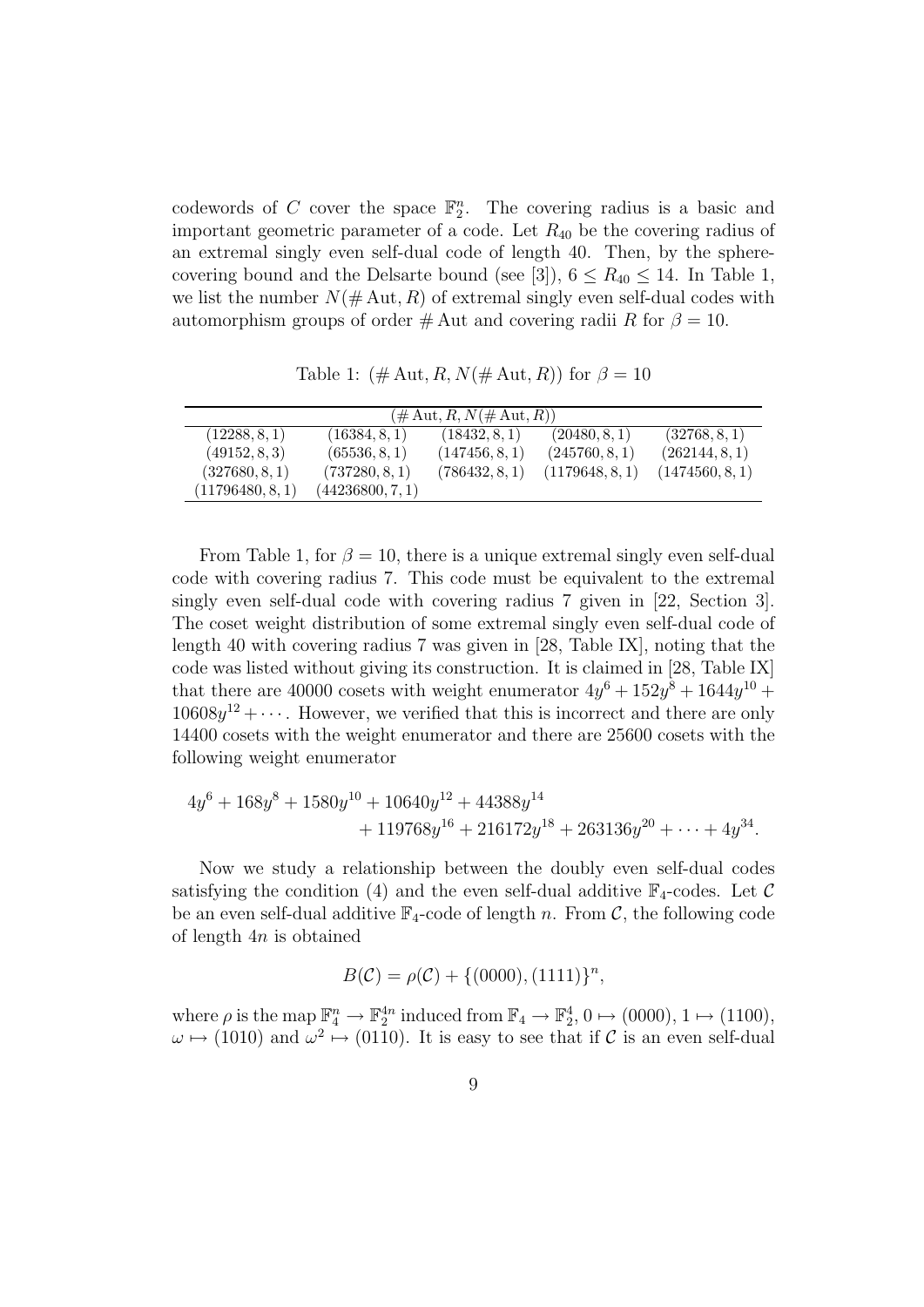additive  $\mathbb{F}_4$ -code of length *n*, then  $B(\mathcal{C})$  is a doubly even self-dual code of length  $4n$  and  $A_4 \geq n$ , containing a *T*-decomposition. Conversely, if a doubly even self-dual code *C* contains a *T*-decomposition, then  $C \cong B(\mathcal{C})$  for some even self-dual additive  $\mathbb{F}_4$ -code  $\mathcal{C}$  [34]. A classification of extremal even selfdual additive  $\mathbb{F}_4$ -codes of length 10 was given in [4]. There are 19 such codes, up to equivalence [4, Table 2]. We verified that, by a mapping  $\mathcal{C} \mapsto B(\mathcal{C})$ , the 19 inequivalent extremal even self-dual additive  $\mathbb{F}_4$ -codes of length 10 give the 19 inequivalent doubly even self-dual codes of length 40 satisfying (4).

*Remark* 3.5*.* Generator matrices of the 19 extremal even self-dual additive  $\mathbb{F}_4$ -codes of length 10 are listed in [4, Appendix], but the generator matrix for *QC* 10*l* is the same as that for *QC* 10*b*. Note that only *QC* 10*l* has automorphism group of order 16 [4, Table 2]. We found a code  $C_{10}$  with  $# \text{Aut}(\mathcal{C}_{10}) = 16$  by [17, Theorem 6] from a graph on 10 vertices, where Aut $(\mathcal{C}_{10})$  was determined using the method given in [12, p. 1373], by calculating the automorphism groups of some related binary codes of length 30. A generator matrix of  $C_{10}$  is listed in Figure 1.

| $\omega$       | 1        | 1        | $\mathbf{1}$     |                  | $1\quad1$        | $\theta$         | $\theta$         | 0              | 0              |
|----------------|----------|----------|------------------|------------------|------------------|------------------|------------------|----------------|----------------|
| 1              | $\omega$ | $\theta$ | $\theta$         | $\boldsymbol{0}$ | $\mathbf{1}$     | $\mathbf{1}$     | $\theta$         | $\theta$       | 0              |
| 1              | 0        | $\omega$ | $\theta$         | 1                | $\overline{0}$   | $\theta$         | 1                | 1              | 1              |
| 1              | 0        | 0        | $\omega$         | $\boldsymbol{0}$ | $\mathbf{1}$     | $\overline{0}$   | 1                | $\theta$       | $\overline{0}$ |
| 1              | 0        | 1        | $\overline{0}$   | $\omega$         | $\overline{0}$   | $\mathbf{1}$     | $\overline{0}$   | 1              | 1              |
| 1              | 1        | 0        | 1                | $\theta$         | $\omega$         | $\boldsymbol{0}$ | 0                | $\overline{0}$ | 0              |
| $\overline{0}$ | 1        | 0        | $\boldsymbol{0}$ | 1                | $\overline{0}$   | $\omega$         | 0                | $\theta$       | 1              |
| $\theta$       | 0        | 1        | 1                | $\overline{0}$   | $\overline{0}$   | 0                | $\omega$         | $\mathbf 1$    | 0              |
| $\Omega$       | 0        | 1        | $\theta$         | 1                | $\boldsymbol{0}$ | $\boldsymbol{0}$ | 1                | $\omega$       | 0              |
| 0              | 0        | 1        | $\overline{0}$   | $\mathbf{1}$     | $\boldsymbol{0}$ | $\mathbf{1}$     | $\boldsymbol{0}$ | 0              | $\omega$       |

Figure 1: A generator matrix of  $C_{10}$ 

There is a unique extremal even self-dual additive  $\mathbb{F}_4$ -code of length 6 [24, Table 1, and the code  $F_{24}$  in [30, Table II] is a unique doubly even self-dual code of length 24 satisfying the condition (4). There are three inequivalent extremal even self-dual additive  $\mathbb{F}_4$ -codes of length 8 [24, Table 1]. These codes are No. 19, 20, 21 in [24, Table 1], and we denote them by  $C_{19}$ ,  $C_{20}$ ,  $\mathcal{C}_{21}$ , respectively. We verified that  $B(\mathcal{C}_{19})$ ,  $B(\mathcal{C}_{20})$  and  $B(\mathcal{C}_{21})$  are equivalent to C67, C68 and C69 in [13, Table A], respectively (see Remark 3.4). Hence,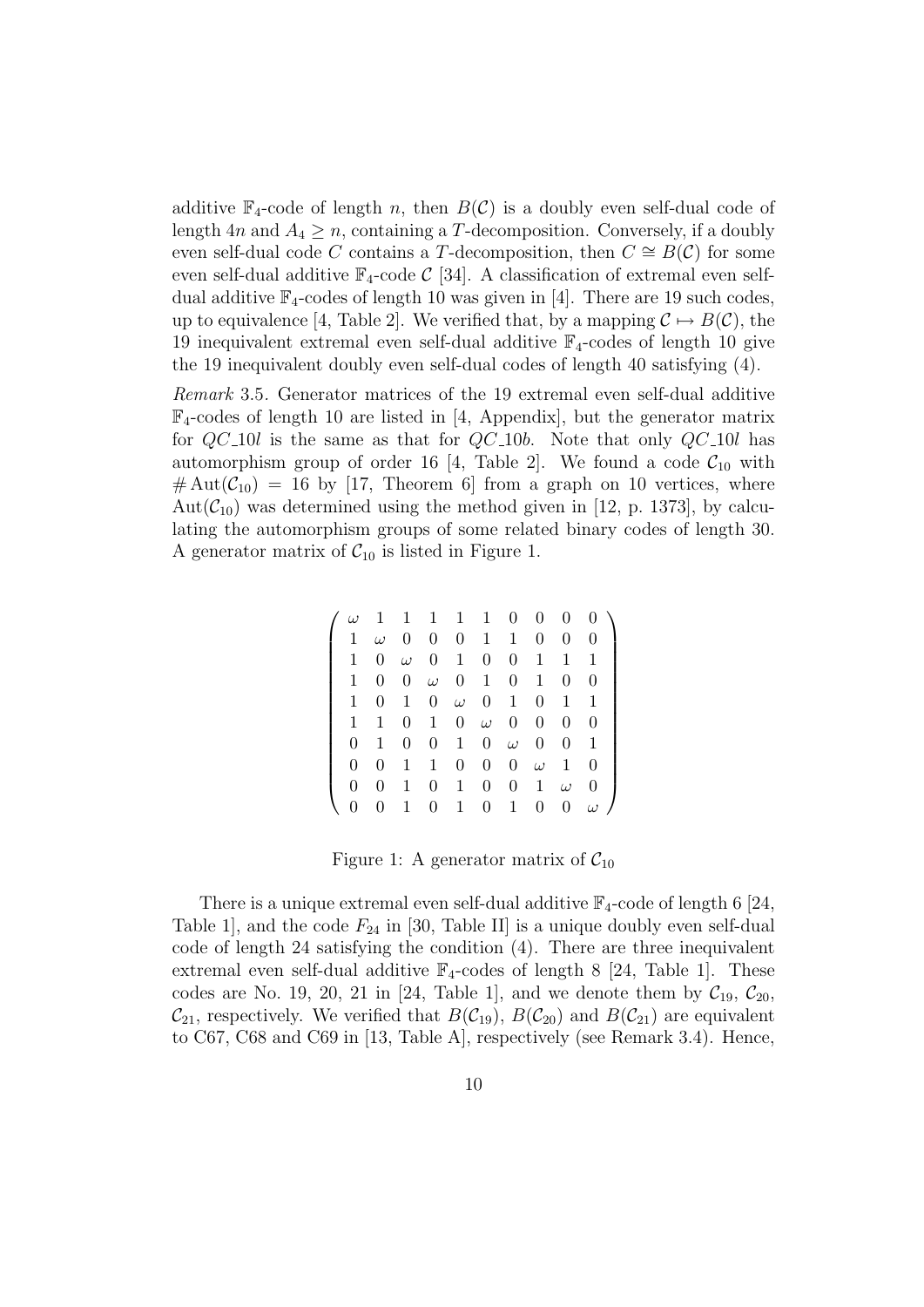there is a one-to-one correspondence between the equivalence classes of doubly even self-dual codes of length 4*n* satisfying (4) and the equivalence classes of extremal even self-dual additive  $\mathbb{F}_4$ -codes of length *n* for  $n = 6, 8, 10$ .

### **3.3** Weight enumerators  $W_{40,C,\beta}$  ( $\beta = 1, 2, ..., 8$ )

In this subsection, we continue the classification of extremal singly even selfdual codes by modifying the classification method for the case  $\beta = 10$ , which was given in the previous subsection.

Suppose that  $1 \leq \beta \leq 8$ . Let *C* be a doubly even self-dual code of length 40. By modifying the definition of *T*-decompositions, we consider a collection  ${T_1, T_2, \ldots, T_\beta}$  satisfying the conditions (2), (3) and

$$
T_i \cap T_j = \emptyset \tag{5}
$$

for  $i \neq j$ . Denote by  $N_{DE}^{\beta}(40)$  the number of the inequivalent doubly even self-dual codes with  $A_4 = \beta$  and by  $\overline{N}_{DE}^{\beta}(40)$  the number of those codes among them which satisfy (2), (3) and (5). It is trivial that  $N_{DE}^{\beta}(40)$  =  $\overline{N}_{DE}^{\beta}(40)$  for  $\beta = 1, 2$ . The numbers  $N_{DE}^{\beta}(40)$  and  $\overline{N}_{DE}^{\beta}(40)$  for  $\beta = 1, 2, \ldots, 8$ are obtained in [6], and the results are listed in Table 2.

|                | (40)  | $\tilde{D}$ $E(40)$ | (40)    |
|----------------|-------|---------------------|---------|
| 1              | 20034 | 20034               | 4674608 |
| $\overline{2}$ | 17276 | 17276               | 1511827 |
| 3              | 12168 | 11241               | 337565  |
| 4              | 8471  | 6645                | 64692   |
| 5              | 5552  | 3115                | 11009   |
| 6              | 3916  | 1380                | 2413    |
| 7              | 2610  | 405                 | 405     |
|                | 1932  | 120                 | 120     |

Table 2:  $N_{DE}^{\beta}(40)$ ,  $\overline{N}_{DE}^{\beta}(40)$  and  $N_{SE}^{\beta}(40)$  for  $\beta = 1, 2, ..., 8$ 

For  $\beta = 1, 2, \ldots, 8$ , a similar argument to that given in the previous subsection shows that every extremal singly even self-dual code with weight enumerator  $W_{40,C,\beta}$  can be constructed from some doubly even self-dual code with  $A_4 = \beta$  containing  $\{T_1, T_2, \ldots, T_\beta\}$ , which satisfies the conditions (2),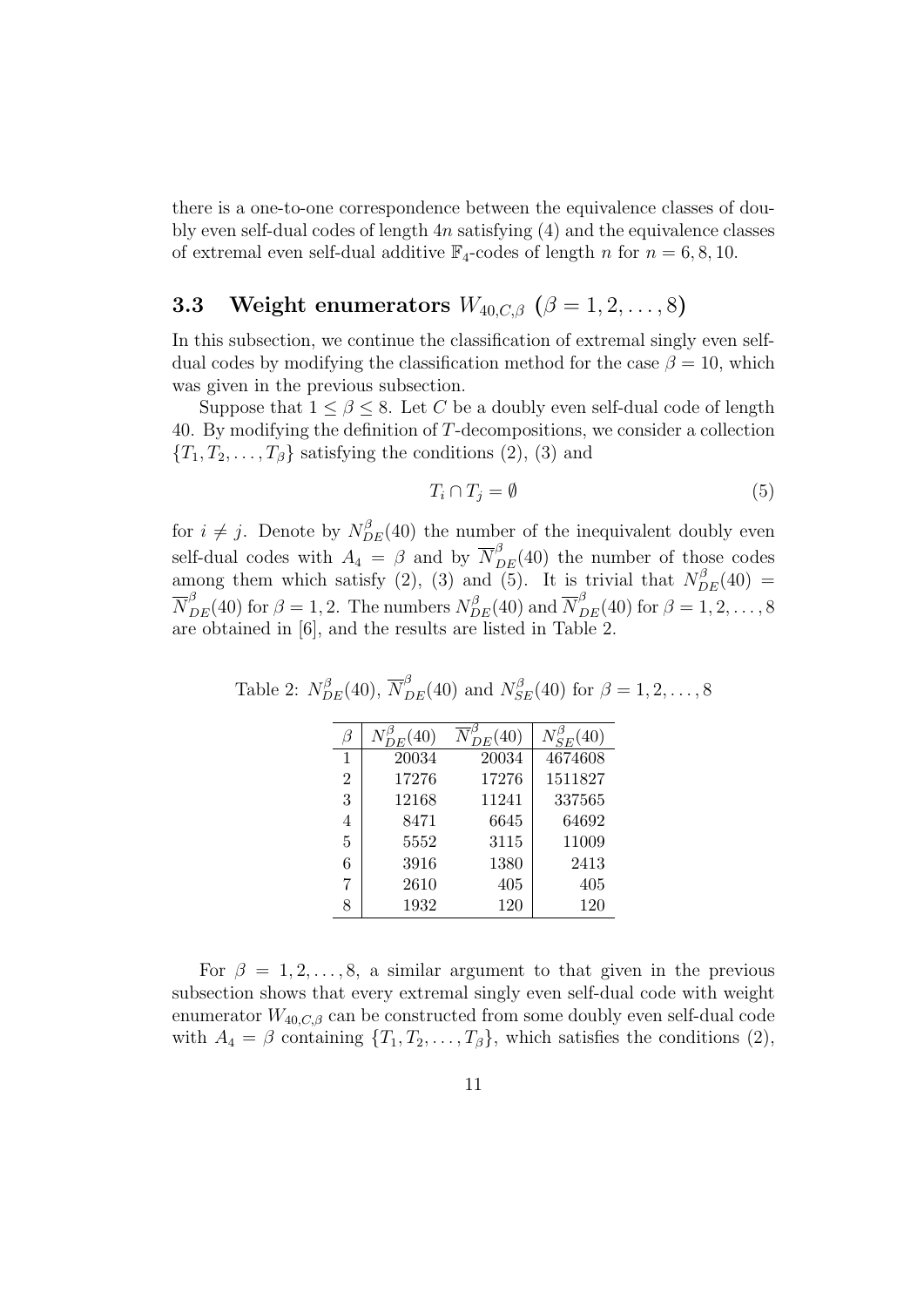(3), (5). Moreover, the argument for equivalence tests given in the previous subsection is also applied to the cases  $\beta = 1, 2, \ldots, 8$ . Hence, for these cases, we were able to complete the classification of extremal singly even self-dual codes with weight enumerator  $W_{40,C,\beta}$ . For the case  $\beta = 1$ , the calculations took about 3 months using 6 cores of a PC Intel i7 6 core processor. The numbers  $N_{SE}^{\beta}(40)$  of inequivalent extremal singly even self-dual codes of length 40 with weight enumerators  $W_{40,C,\beta}$  are also listed in Table 2 for  $\beta = 1, 2, \ldots, 8$ . Combined with Proposition 3.3, we have the following:

**Proposition 3.6.** *There are* 6602658 *inequivalent extremal singly even selfdual codes of length* 40 *with shadows of minimum weight* 4*.*

In Table 3, we list the numbers  $N(\text{\# Aut}, R)$  of inequivalent extremal singly even self-dual codes with automorphism groups of order  $\#$  Aut and covering radii *R* for  $\beta = 1, 2, \ldots, 8$ .

### **3.4 Another approach and weight enumerator** *W*40*,C,*<sup>0</sup>

The classification of extremal self-dual codes of length 40 was also completed by an approach which does not depend on the weight enumerators. As a consequence, we have a classification of extremal singly even self-dual codes with weight enumerator  $W_{40,C,0}$ , which is the remaining case. Here we describe how such a classification was done.

From the self-dual codes of length 38 and minimum weights 6 and 8, we complete a classification of the extremal self-dual codes of length 40, using the algorithm presented in [9], noting that a classification of self-dual codes of length 38 was done in [9]. We emphasize that the used algorithm has a better way to deal with equivalence classes and it gives as output exactly one representative of every equivalence class. The constructive part of the algorithm is not different from the other recursive constructions of self-dual codes, which were listed in [2], but to take only one representative of any equivalence class, we used a completely different manner. Its special feature is that practically there is not equivalence test for the objects. Algorithms of this type are known as isomorph-free generation [26].

The algorithm for isomorph-free generation solves two main problems. The first one is to find only inequivalent objects (in our case extremal selfdual codes of length 40) using a basic object *B* from the previous step (in our case a self-dual code of length 38 and minimum weight 6 or 8). It is easy to solve this by defining an action of the automorphism group Aut(*B*) on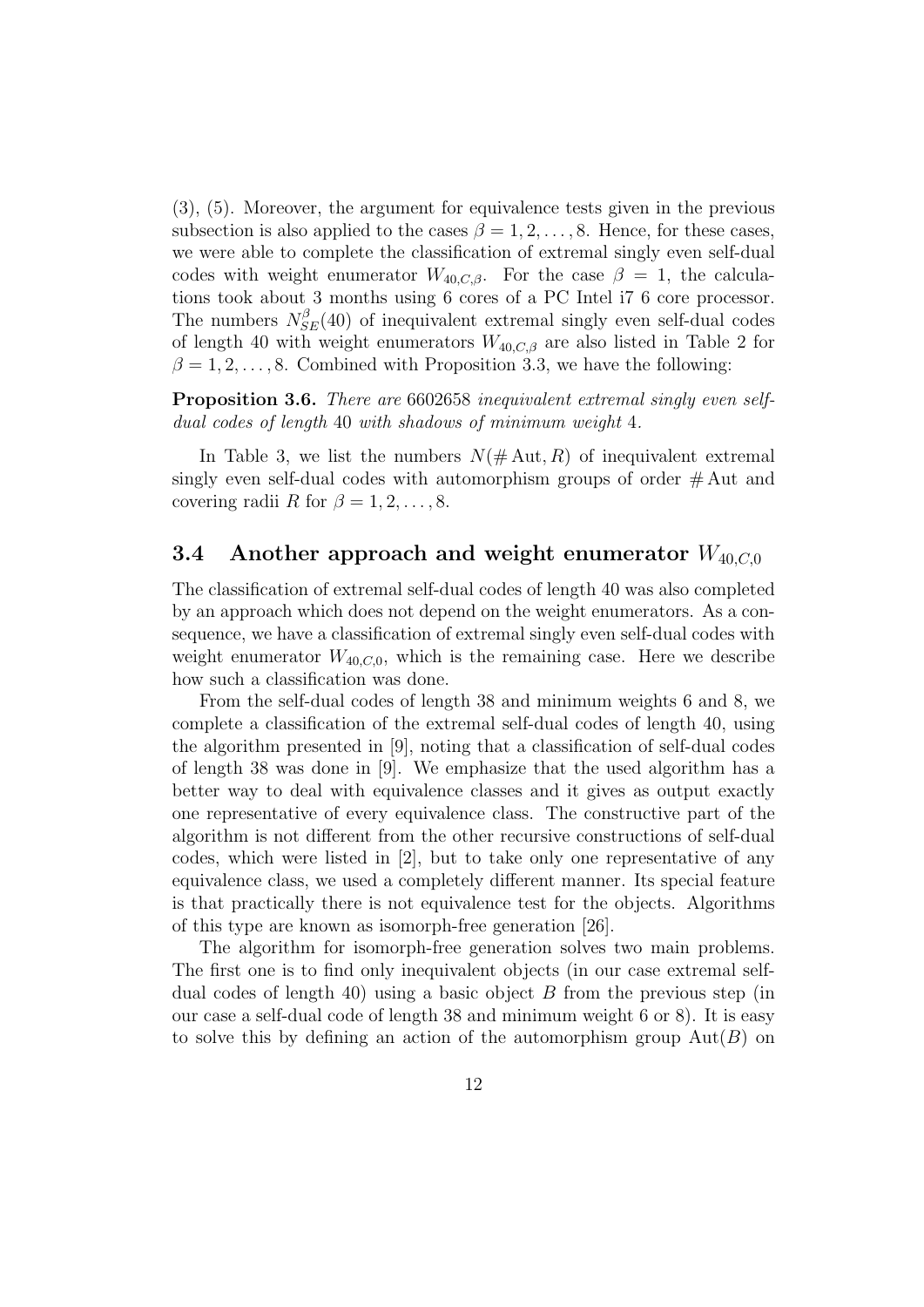| $(\#\operatorname{Aut},R,N(\#\operatorname{Aut},R))$ |                 |                |               |               |               |  |  |
|------------------------------------------------------|-----------------|----------------|---------------|---------------|---------------|--|--|
|                                                      |                 | $\beta = 1$    |               |               |               |  |  |
| (1, 7, 370397)                                       | (1, 8, 4235394) | (2, 7, 8663)   | (2, 8, 53572) | (3, 7, 38)    | (3, 8, 302)   |  |  |
| (4, 7, 908)                                          | (4, 8, 3965)    | (6, 7, 21)     | (6, 8, 75)    | (8, 7, 153)   | (8, 8, 645)   |  |  |
| (12, 7, 4)                                           | (12, 8, 51)     | (14, 7, 1)     | (16, 7, 98)   | (16, 8, 160)  | (18, 7, 1)    |  |  |
| (18, 8, 2)                                           | (21, 8, 1)      | (24, 7, 5)     | (24, 8, 25)   | (32, 7, 47)   | (32, 8, 45)   |  |  |
| (36, 8, 4)                                           | (48, 7, 4)      | (48, 8, 4)     | (64, 7, 3)    | (64, 8, 3)    | (72, 8, 4)    |  |  |
| (96, 7, 2)                                           | (96, 8, 3)      | (128, 7, 3)    | (192, 8, 2)   | (1008, 8, 1)  | (1728, 7, 1)  |  |  |
| (4032, 8, 1)                                         |                 |                |               |               |               |  |  |
|                                                      |                 | $\beta = 2$    |               |               |               |  |  |
| (1, 7, 96666)                                        | (1, 8, 1359341) | (2, 7, 5464)   | (2, 8, 39474) | (3, 7, 10)    | (3, 8, 117)   |  |  |
| (4, 7, 932)                                          | (4, 8, 6042)    | (6, 7, 5)      | (6, 8, 76)    | (8, 7, 167)   | (8, 8, 1760)  |  |  |
| (12, 7, 10)                                          | (12, 8, 34)     | (16, 7, 108)   | (16, 8, 741)  | (24, 7, 2)    | (24, 8, 16)   |  |  |
| (32, 7, 51)                                          | (32, 8, 322)    | (48, 8, 15)    | (64, 7, 9)    | (64, 8, 208)  | (96, 7, 1)    |  |  |
| (96, 8, 7)                                           | (128, 7, 1)     | (128, 8, 106)  | (144, 8, 1)   | (192, 8, 6)   | (256, 7, 3)   |  |  |
| (256, 8, 52)                                         | (288, 8, 1)     | (384, 8, 4)    | (512, 8, 24)  | (768, 7, 1)   | (768, 8, 7)   |  |  |
| (1024, 7, 1)                                         | (1024, 8, 12)   | (1536, 8, 2)   | (2048, 7, 1)  | (2048, 8, 12) | (4096, 8, 5)  |  |  |
| (4608, 8, 1)                                         | (6144, 8, 1)    | (8192, 8, 1)   | (12288, 8, 2) | (16384, 8, 2) | (98304, 7, 1) |  |  |
| (196608, 8, 2)                                       |                 |                |               |               |               |  |  |
|                                                      |                 | $\beta=3$      |               |               |               |  |  |
| (1, 7, 13222)                                        | (1, 8, 300610)  | (2, 7, 2014)   | (2, 8, 16954) | (3, 7, 8)     | (3, 8, 46)    |  |  |
| (4, 7, 482)                                          | (4, 8, 2923)    | (6, 7, 8)      | (6, 8, 51)    | (8, 7, 123)   | (8, 8, 643)   |  |  |
| (12, 7, 6)                                           | (12, 8, 48)     | (16, 7, 56)    | (16, 8, 214)  | (24, 7, 4)    | (24, 8, 11)   |  |  |
| (32, 7, 23)                                          | (32, 8, 84)     | (48, 7, 1)     | (48, 8, 12)   | (64, 7, 3)    | (64, 8, 13)   |  |  |
| (96, 7, 1)                                           | (128, 8, 2)     | (144, 7, 1)    | (192, 7, 1)   | (384, 8, 1)   |               |  |  |
|                                                      |                 | $\beta = 4$    |               |               |               |  |  |
| (1, 7, 708)                                          | (1, 8, 51223)   | (2, 7, 349)    | (2, 8, 7605)  | (3, 7, 4)     | (3, 8, 42)    |  |  |
| (4, 7, 132)                                          | (4, 8, 2309)    | (6, 7, 6)      | (6, 8, 32)    | (8, 7, 58)    | (8, 8, 943)   |  |  |
| (12, 7, 5)                                           | (12, 8, 29)     | (16, 7, 24)    | (16, 8, 454)  | (18, 7, 1)    | (18, 8, 2)    |  |  |
| (24, 7, 3)                                           | (24, 8, 18)     | (32, 7, 14)    | (32, 8, 284)  | (36, 8, 2)    | (48, 8, 7)    |  |  |
| (64, 7, 1)                                           | (64, 8, 162)    | (72, 8, 2)     | (96, 7, 4)    | (96, 8, 7)    | (128, 7, 2)   |  |  |
| (128, 8, 108)                                        | (144, 8, 1)     | (192, 7, 1)    | (192, 8, 4)   | (256, 7, 2)   | (256, 8, 36)  |  |  |
| (288, 7, 1)                                          | (288, 8, 1)     | (384, 8, 9)    | (512, 7, 1)   | (512, 8, 29)  | (576, 8, 2)   |  |  |
| (768, 8, 4)                                          | (1024, 8, 12)   | (1536, 8, 11)  | (1728, 8, 1)  | (2048, 8, 14) | (3072, 8, 3)  |  |  |
| (4096, 8, 3)                                         | (6144, 8, 3)    | (8192, 8, 6)   | (9216, 8, 1)  | (16384, 8, 1) | (20736, 7, 1) |  |  |
| (49152,7,1)                                          | (98304, 8, 2)   | (294912, 8, 2) |               |               |               |  |  |

Table 3:  $(\# \text{Aut}, R, N(\# \text{Aut}, R))$  for  $\beta = 1, 2, ..., 8$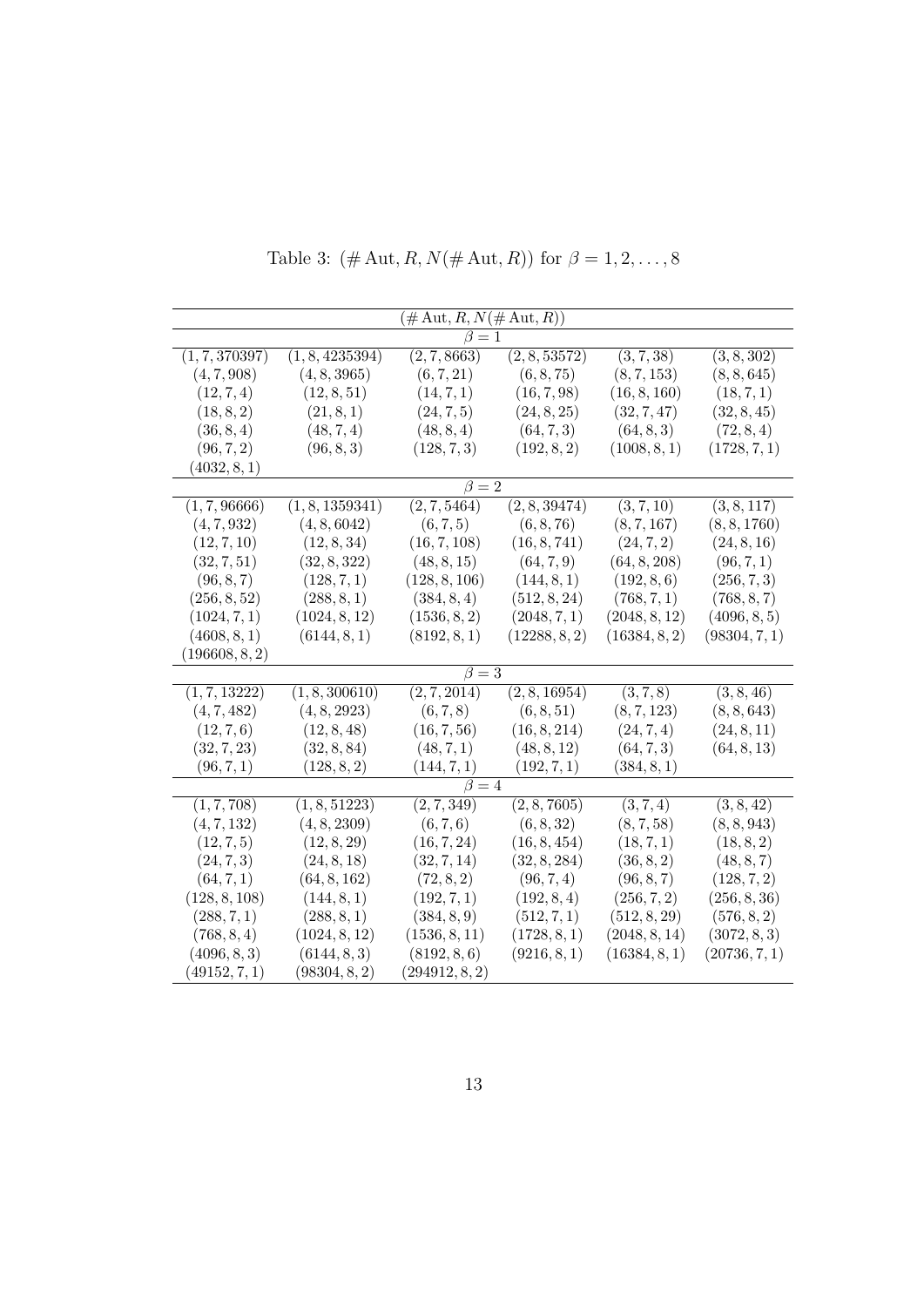| $(\# \text{Aut}, R, N(\# \text{Aut}, R))$ |               |                |              |              |               |  |  |
|-------------------------------------------|---------------|----------------|--------------|--------------|---------------|--|--|
| $\beta = 5$                               |               |                |              |              |               |  |  |
| (1, 7, 51)                                | (1, 8, 6723)  | (2, 7, 75)     | (2, 8, 2498) | (3, 8, 14)   | (4, 7, 47)    |  |  |
| (4, 8, 974)                               | (6, 7, 1)     | (6, 8, 12)     | (8, 7, 20)   | (8, 8, 348)  | (10, 8, 5)    |  |  |
| (12, 7, 5)                                | (12, 8, 19)   | (16, 7, 11)    | (16, 8, 119) | (24, 8, 8)   | (32, 7, 8)    |  |  |
| (32, 8, 42)                               | (48, 8, 5)    | (64, 7, 2)     | (64, 8, 11)  | (96, 8, 1)   | (120, 8, 2)   |  |  |
| (128, 7, 1)                               | (128, 8, 3)   | (144, 8, 1)    | (192, 8, 1)  | (320, 7, 1)  | (384, 8, 1)   |  |  |
|                                           |               | $\beta = 6$    |              |              |               |  |  |
| (1, 8, 430)                               | (2, 7, 9)     | (2, 8, 676)    | (3, 8, 1)    | (4, 7, 8)    | (4, 8, 424)   |  |  |
| (6, 8, 5)                                 | (8, 7, 8)     | (8, 8, 268)    | (12, 7, 1)   | (12, 8, 9)   | (16, 7, 7)    |  |  |
| (16, 8, 173)                              | (24, 8, 6)    | (32, 7, 3)     | (32, 8, 110) | (48, 7, 1)   | (48, 8, 6)    |  |  |
| (64, 7, 2)                                | (64, 8, 84)   | (72, 8, 1)     | (96, 7, 1)   | (96, 8, 4)   | (128, 7, 2)   |  |  |
| (128, 8, 70)                              | (144, 7, 1)   | (192, 7, 1)    | (256, 8, 22) | (288, 7, 1)  | (288, 8, 1)   |  |  |
| (384, 8, 4)                               | (512, 7, 1)   | (512, 8, 29)   | (768, 8, 6)  | (1024, 8, 8) | (1536, 8, 2)  |  |  |
| (2048, 8, 9)                              | (3072, 8, 4)  | (6144, 7, 1)   | (6144, 8, 5) | (8192, 8, 5) | (24576, 8, 3) |  |  |
| (49152, 8, 1)                             |               |                |              |              |               |  |  |
|                                           |               | $\beta = 7$    |              |              |               |  |  |
| (4, 8, 109)                               | (8, 7, 1)     | (8, 8, 138)    | (12, 8, 4)   | (16, 7, 2)   | (16, 8, 79)   |  |  |
| (24, 7, 1)                                | (24, 8, 6)    | (32, 7, 1)     | (32, 8, 19)  | (48, 8, 8)   | (64, 7, 1)    |  |  |
| (64, 8, 13)                               | (72, 8, 2)    | (96, 7, 1)     | (96, 8, 8)   | (128, 8, 1)  | (144, 8, 1)   |  |  |
| (192, 7, 1)                               | (192, 8, 1)   | (288, 7, 1)    | (384, 7, 1)  | (384, 8, 2)  | (576, 8, 2)   |  |  |
| (1728, 7, 1)                              | (5184, 8, 1)  |                |              |              |               |  |  |
| $\beta = 8$                               |               |                |              |              |               |  |  |
| (32, 8, 6)                                | (64, 8, 21)   | (96, 8, 1)     | (128, 8, 26) | (192, 8, 3)  | (256, 8, 11)  |  |  |
| (384, 8, 4)                               | (512, 8, 17)  | (768, 7, 1)    | (1024, 7, 1) | (1024, 8, 4) | (1536, 8, 5)  |  |  |
| (2048, 8, 5)                              | (3072, 8, 4)  | (4096, 8, 2)   | (5376, 8, 1) | (8192, 8, 3) | (12288, 8, 1) |  |  |
| (16384, 8, 2)                             | (36864, 8, 1) | (688128, 7, 1) |              |              |               |  |  |

Table 3:  $(\text{\# Aut}, R, N(\text{\# Aut}, R))$  for  $\beta = 1, 2, ..., 8$  (continued)

the set of the objects constructed from *B*. For this construction, we use the method described in [20].

The second main problem is how to take only the inequivalent objects among already constructed ones (after solving the first problem). This problem and our solution are explained in details in [9]. We give here only the general idea. We use the concept for a canonical labeling map and a canonical representative of an equivalence class. We consider here the action of the symmetric group  $S_n$  on the set of all self-dual codes of length *n*. We fix a so called *canonical representative* for any equivalence class which is selected on the base of some specific conditions. The canonical representative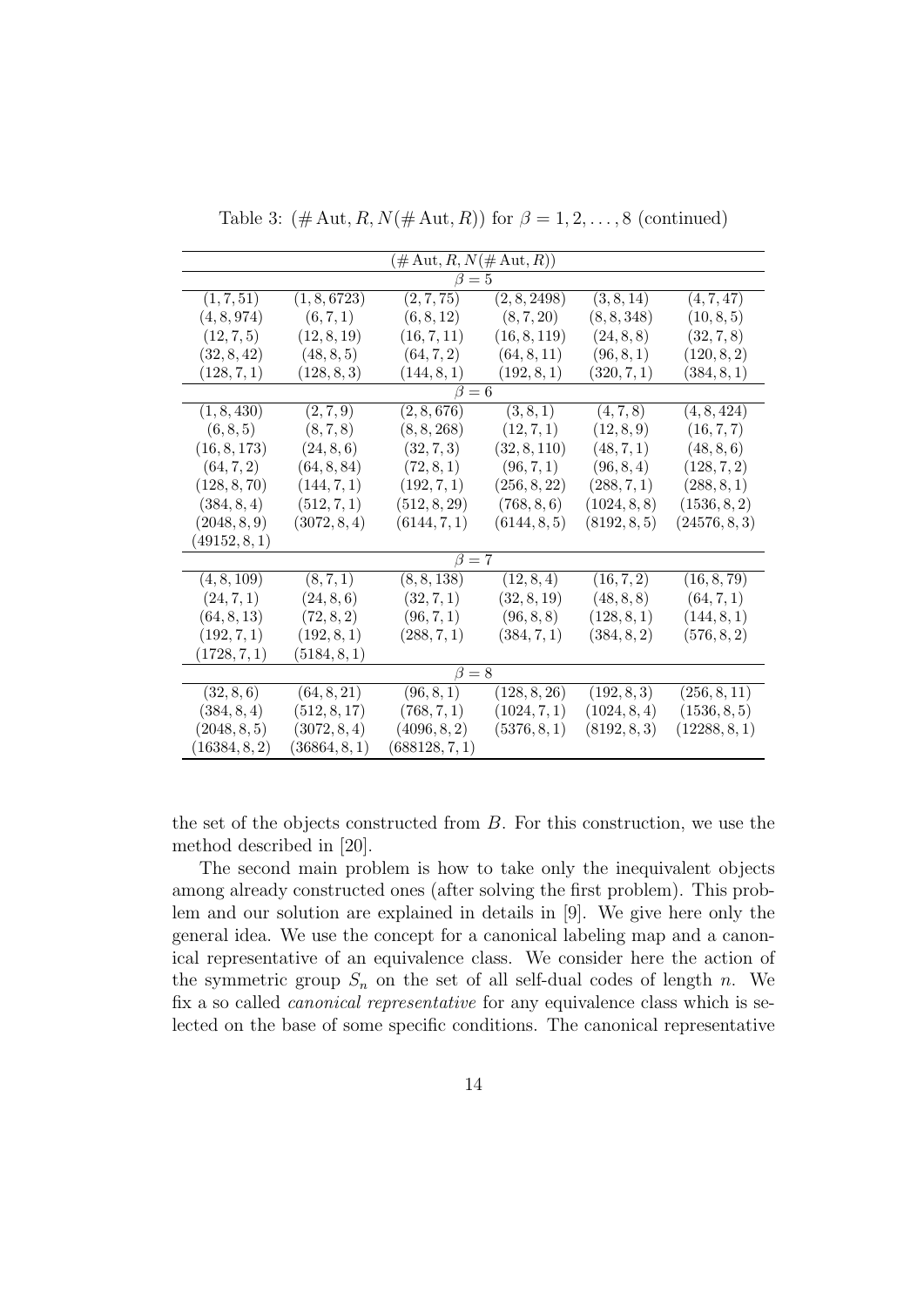is intended to make easily a distinction among the equivalence classes. The function which maps any code *C* to the canonical representative of its equivalence class is called a *canonical representative map*. This map is realized by a proper algorithm which uses invariants. Using the canonical representative, we define an ordering of the coordinates of the code *C*. This ordering is unique only if  $\#\text{Aut}(C) = 1$ . In the other cases there are  $\#\text{Aut}(C)$  such orderings. To take only the inequivalent codes we use a parent test for each code obtained in the first part of the algorithm. An example for such test is the following: A code passes the test if the added two coordinates during the construction are the biggest (last) two coordinates in the defined ordering.

Using the above algorithm, all inequivalent extremal doubly even selfdual codes as well as extremal singly even self-dual codes of length 40 were obtained. The calculations took about two months using four cores of a PC Intel i5 4 core processor. We have the following:

**Theorem 3.7.** *There are* 10200655 *inequivalent extremal singly even selfdual codes of length* 40*.*

As a summary, we list in Table 4 the numbers  $N_{SE}^{\beta}(40)$  of inequivalent extremal singly even self-dual codes with weight enumerators *W*40*,C,β*.

|                  | $N_{SE}^{\prime}(40)$ |    | (40)<br>$N_{SE}^{\nu}{}'$ |
|------------------|-----------------------|----|---------------------------|
| $\left( \right)$ | 3597997               | 5  | 11009                     |
| 1                | 4674608               | 6  | 2413                      |
| $\overline{2}$   | 1511827               |    | 405                       |
| 3                | 337565                | 8  | 120                       |
|                  | 64692                 | 10 | 19                        |

Table 4: Extremal singly even self-dual codes of length 40

For  $\beta = 0$ , we list in Table 5 the numbers  $N(\text{\# Aut}, R)$  of inequivalent extremal singly even self-dual codes with automorphism groups of order # Aut and covering radii *R*. Since the shadow of *C* is a coset of *C* having minimum weight 8, we have that  $R \geq 8$ . It follows from the classification that there is no extremal singly even self-dual code with  $R \geq 9$ .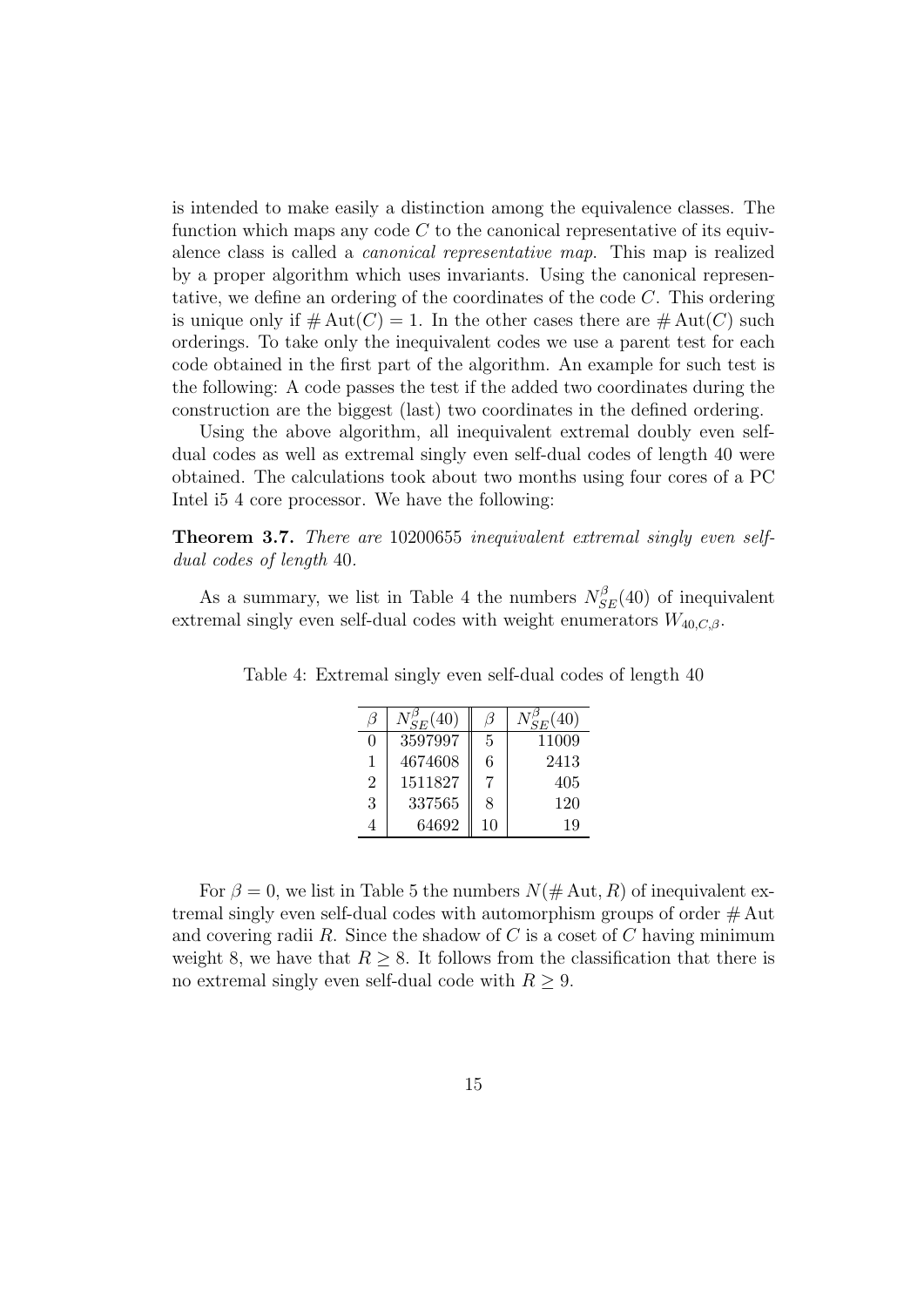Table 5:  $(\text{\# Aut}, R, N(\text{\# Aut}, R))$  for  $\beta = 0$ 

| $(\# \text{Aut}, R, N(\# \text{Aut}, R))$ |                |              |               |               |               |  |  |  |
|-------------------------------------------|----------------|--------------|---------------|---------------|---------------|--|--|--|
| (1, 8, 3542831)                           | (2, 8, 48796)  | (3, 8, 222)  | (4, 8, 4273)  | (5, 8, 4)     | (6, 8, 133)   |  |  |  |
| (8, 8, 904)                               | (10, 8, 5)     | (12, 8, 59)  | (16, 8, 379)  | (20, 8, 4)    | (24, 8, 29)   |  |  |  |
| (32, 8, 113)                              | (40, 8, 2)     | (48, 8, 19)  | (64, 8, 103)  | (96, 8, 3)    | (120, 8, 5)   |  |  |  |
| (128, 8, 35)                              | (160, 8, 1)    | (192, 8, 6)  | (256, 8, 22)  | (384, 8, 2)   | (512, 8, 14)  |  |  |  |
| (640, 8, 1)                               | (768, 8, 3)    | (1024, 8, 6) | (1536, 8, 4)  | (2048, 8, 7)  | (3072, 8, 2)  |  |  |  |
| (4096, 8, 2)                              | (6144, 8, 1)   | (8192, 8, 1) | (12288, 8, 1) | (16384, 8, 2) | (20480, 8, 1) |  |  |  |
| (24576, 8, 1)                             | (491520, 8, 1) |              |               |               |               |  |  |  |

### **3.5 Automorphism groups**

Here we consider automorphism groups of extremal self-dual codes of length 40. It can be shown without the classification that if a prime *p* divides the order of the automorphism group of an extremal self-dual code of length 40 then *p ∈ {*2*,* 3*,* 5*,* 7*,* 19*}* (see [11]). By [6] and Theorem 3.7, there are 10214125 extremal self-dual codes of length 40. Their automorphism groups are divided into 91 different orders. We present the number of the codes in respect to the order of their automorphism group in Table 6.

The 9972575 codes (more than 97% of 10214125 codes) have a trivial automorphism group (group of order 1). This means that only 228849 codes have nontrivial automorphism groups. There are 189449 codes with automorphism group of order 2. So the codes with automorphism group of order 1 or 2 are more than 99*.*61% of all inequivalent codes. This calculation substantiates some conjectures from [9] and very small number of the codes have bigger automorphism groups.

Extremal singly even self-dual codes of length 40 having automorphisms of odd prime order  $p \geq 5$  were considered in [11]. Here we give the current knowledge on the existence of such codes for  $p \geq 3$ .

- $p = 19$ : No such code exists for this case.
- $p = 7$ : Unfortunately, there is a mistake in [11] because there are six inequivalent extremal singly even self-dual codes of length 40 with an automorphism of order  $7$  - two codes with weight enumerator  $W_{40,C,8}$  and automorphism groups of orders  $688128 = 2^{15} \cdot 21$  and  $5376 = 2^8 \cdot 21$ , and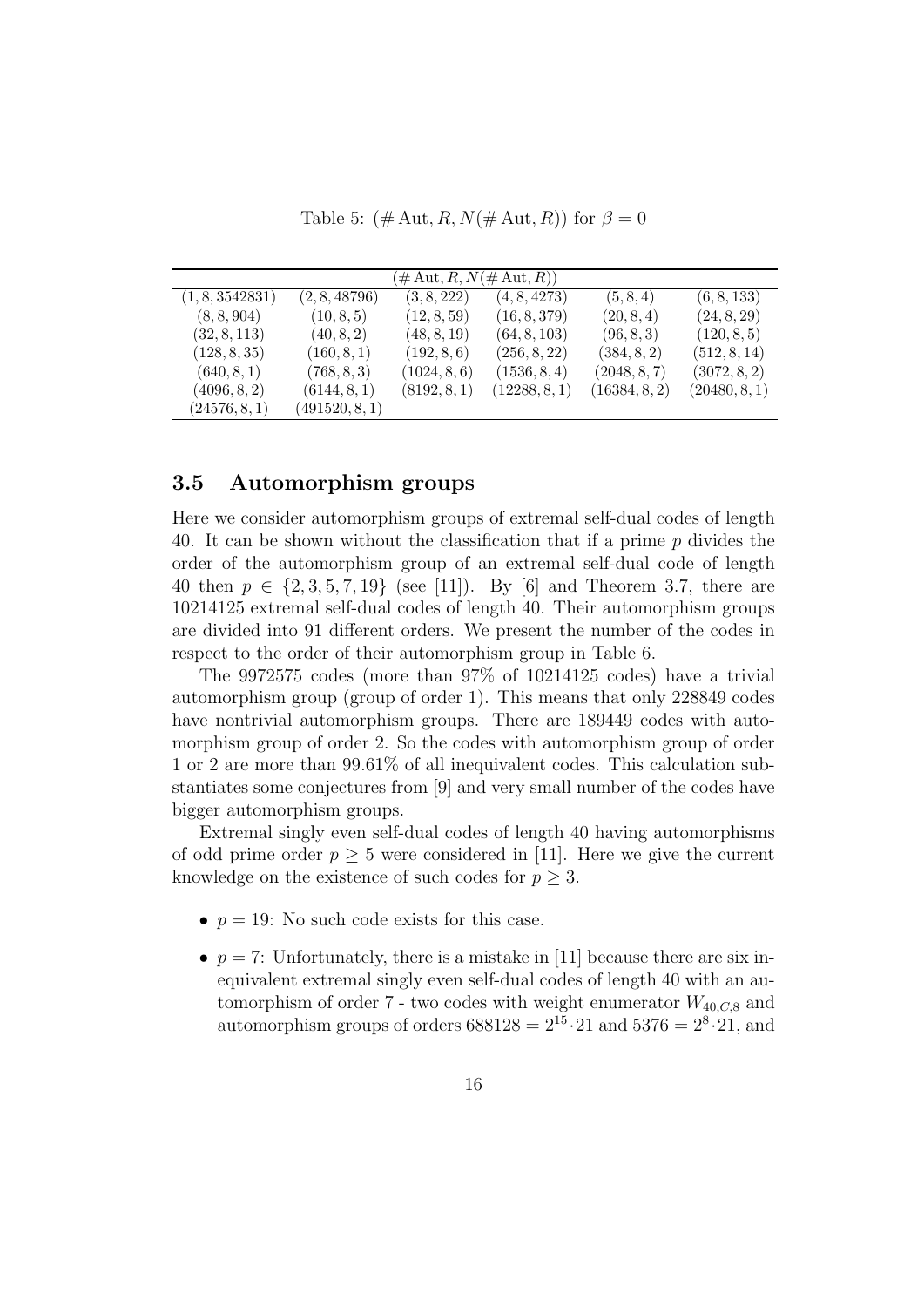four codes with weight enumerator  $W_{40,C,1}$  and automorphism groups of orders  $4032 = 2^6 \cdot 63$ ,  $1008 = 2^4 \cdot 63$ , 21 and 14. Bouyuklieva and Yorgov [11] missed four of the codes because they had to consider five different supports for the codeword of weight 2 in  $\pi(F_{\sigma}(C))$ , namely *{*1*,* 6*}*, *{*2*,* 6*}*, *{*3*,* 6*}*, *{*4*,* 6*}* and *{*5*,* 6*}*. So the codes with weight enumerator  $W_{40,C,8}$  could be constructed as a combination of the matrix *H*<sub>4</sub> and  $\pi(F_{\sigma}(C))$  with  $\{2, 6\}$  as a support of the weight 2 vector, and  $H_3$  with  $\{4, 6\}$  as this support. The additional two codes with weight enumerator  $W_{40,C,1}$  are obtained from  $H_1$  with  $\{2,6\}$  and  $H_2$  with  $\{3,6\}$ (see [11] for the details of the construction and for the matrices  $H_1, H_2$ ,  $H_3$ ,  $H_4$ ).

- $p = 5$ : Exactly 39 inequivalent singly even self-dual codes of length 40 have an automorphism of order 5 - two codes more than it is stated in [11]. The authors missed there two codes with weight enumerator *W*40*,C,*0.
- $p = 3$ : Exactly 1986 inequivalent extremal singly even self-dual codes of length 40 have an automorphism of order 3.

We formulate these corrections on the cases  $p = 5$  and 7.

**Corollary 3.8.** *There are exactly* 6 *and* 39 *inequivalent extremal singly even self-dual codes of length* 40 *having an automorphism of order* 7 *and* 5*, respectively.*

#### **3.6 Some observations**

By the sphere-covering bound (see [3]), the covering radius of a self-dual code of length 40 is at least 6. From Tables 3 and 5, there are 501337 inequivalent extremal singly even self-dual codes of length 40 with covering radius 7, and there is no extremal singly even self-dual code with covering radius 6. Note that there are only two inequivalent extremal doubly even self-dual codes with covering radius 7, and there is no extremal doubly even self-dual code with covering radius 6 [6]. By the Delsarte bound (see [3]), the covering radius of an extremal doubly even self-dual code of length 40 is at most 8. It follows from the classification that the covering radius of an extremal singly even self-dual code of the same length is also at most 8.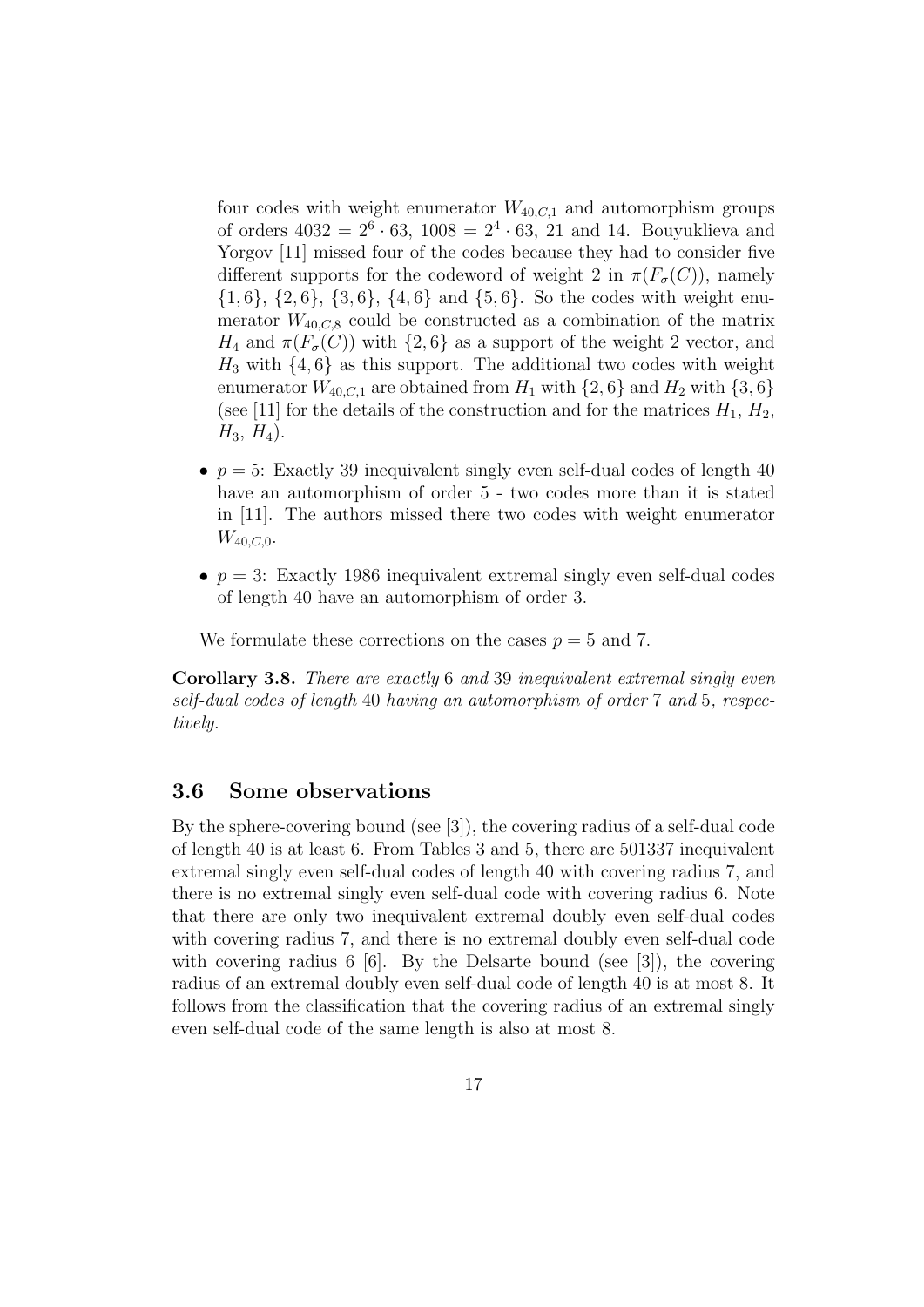| $\overline{\# \mathrm{Aut}(C)}$          | singly                   |                 | doubly $\parallel \# \text{Aut}(C) \parallel$                                 | singly            | doubly          | # $Aut(C)$ | singly                   | doubly                   |
|------------------------------------------|--------------------------|-----------------|-------------------------------------------------------------------------------|-------------------|-----------------|------------|--------------------------|--------------------------|
|                                          | even                     | even            |                                                                               | even              | even            |            | even                     | even                     |
| # Aut $(C) = 2^s$ , $s = 0, 1, , 16, 18$ |                          |                 |                                                                               |                   |                 |            |                          |                          |
| 1                                        | 9977596                  | 10400           | 64                                                                            | 639               | $\overline{75}$ | 4096       | $\overline{12}$          | 1                        |
| $\overline{2}$                           | 186149                   | 3538            | $\overline{128}$                                                              | 360               | 46              | 8192       | 16                       | $\overline{\phantom{0}}$ |
| $\overline{4}$                           | 23528                    | 1189            | 256                                                                           | 148               | $\overline{21}$ | 16384      | $\overline{8}$           | $\overline{1}$           |
| $\overline{8}$                           | 6179                     | 459             | 512                                                                           | $\overline{115}$  | $\overline{16}$ | 32768      | $\overline{1}$           | $\mathbf{1}$             |
| $\overline{16}$                          | 2625                     | 233             | 1024                                                                          | 44                | $\overline{3}$  | 65536      | $\mathbf{1}$             | $\mathbf{1}$             |
| $\overline{32}$                          | 1172                     | $\overline{70}$ | 2048                                                                          | 48                | $\overline{4}$  | 262144     | $\overline{1}$           | $\equiv$                 |
|                                          |                          |                 | # Aut $(C) = 2^s \cdot 3$ , $s = 0, 1, \ldots, 16, 18$                        |                   |                 |            |                          |                          |
| $\overline{3}$                           | 804                      | $\overline{43}$ | 192                                                                           | 27                | 12              | $12288\,$  | $\bf 5$                  | $\overline{2}$           |
| $\overline{6}$                           | $\overline{425}$         | $\overline{68}$ | 384                                                                           | $\overline{28}$   | $\overline{12}$ | 24576      | 4                        | $\equiv$                 |
| $\overline{12}$                          | $\overline{284}$         | $\overline{80}$ | 768                                                                           | $\overline{22}$   | $\overline{7}$  | 49152      | $\overline{5}$           | $\overline{3}$           |
| $\overline{24}$                          | 134                      | $\overline{41}$ | 1536                                                                          | $\overline{24}$   | $\overline{10}$ | 98304      | $\overline{3}$           |                          |
| $\overline{48}$                          | $\overline{82}$          | $\overline{34}$ | 3072                                                                          | $\overline{13}$   | $\overline{3}$  | 196608     | $\overline{2}$           | $\equiv$                 |
| $\overline{96}$                          | $\overline{44}$          | $\overline{12}$ | 6144                                                                          | $\overline{11}$   | $\overline{7}$  | 786432     | $\overline{1}$           | $\overline{1}$           |
|                                          |                          |                 | $\#\operatorname{Aut}(C) = 2^s \cdot 3^m, s = 1, \ldots, 17, m = 2, 3, 4$     |                   |                 |            |                          |                          |
| 18                                       | 6                        | 1               | 1296                                                                          |                   | 1               | 20736      | $\mathbf{1}$             | $\mathbf{1}$             |
| $\overline{36}$                          | $\overline{6}$           | $\overline{1}$  | 1728                                                                          | $\overline{3}$    | $\mathbf{1}$    | 36864      | $\overline{1}$           |                          |
| $\overline{72}$                          | $\overline{9}$           | $\overline{4}$  | 4608                                                                          | $\overline{1}$    | $\overline{2}$  | 110592     |                          | $\mathbf{1}$             |
| 144                                      | $\overline{6}$           | $\overline{4}$  | 5184                                                                          | $\overline{1}$    |                 | 147456     | $\overline{1}$           | $\overline{1}$           |
| 288                                      | $\overline{6}$           | $\overline{4}$  | 9216                                                                          | $\overline{1}$    | $\mathbf{1}$    | 294912     | $\overline{2}$           | $\frac{1}{2}$            |
| 576                                      | $\overline{4}$           | $\overline{3}$  | 18432                                                                         | $\mathbf{1}$      | $\mathbf{1}$    | 1179648    | $\mathbf{1}$             |                          |
|                                          |                          |                 | $\# \text{Aut}(C) = 2^s \cdot 3^m \cdot 5, s = 0, 1, \ldots, 18, m = 0, 1, 2$ |                   |                 |            |                          |                          |
| $\overline{5}$                           | $\overline{4}$           | $\overline{2}$  | 240                                                                           |                   | $\overline{2}$  | 245760     | $\mathbf{1}$             | 1                        |
| 10                                       | 10                       | $\overline{8}$  | 320                                                                           | $\mathbf{1}$      | $\overline{1}$  | 327680     | $\overline{1}$           |                          |
| $\overline{20}$                          | $\overline{4}$           | $\overline{4}$  | 640                                                                           | $\mathbf{1}$      |                 | 491520     | $\overline{1}$           |                          |
| $\overline{30}$                          | $\overline{a}$           | $\overline{2}$  | 720                                                                           | $\equiv$          | $\overline{2}$  | 737280     | $\overline{1}$           | $\mathbf{1}$             |
| $\overline{40}$                          | $\overline{2}$           | $\overline{5}$  | 1920                                                                          | $\qquad \qquad -$ | $\mathbf{1}$    | 983040     | $\overline{\phantom{0}}$ | 1                        |
| $\overline{60}$                          | $\overline{\phantom{0}}$ | $\overline{2}$  | 3840                                                                          | $\qquad \qquad -$ | $\mathbf{1}$    | 1474560    | $\mathbf{1}$             | $\mathbf{1}$             |
| $\overline{120}$                         | $\overline{7}$           | $\overline{5}$  | 20480                                                                         | $\overline{2}$    | $\mathbf 1$     | 11796480   | $\mathbf{1}$             | $\overline{\phantom{0}}$ |
| 160                                      | $\overline{1}$           | $\overline{1}$  | 61440                                                                         |                   | $\overline{1}$  |            |                          |                          |
|                                          |                          |                 | $\# \text{Aut}(C) = 2^s \cdot 3^m \cdot 7, s = 0, 1, \dots, 18, m = 0, 1, 2$  |                   |                 |            |                          |                          |
| $\overline{14}$                          | $\mathbf 1$              |                 | 2688                                                                          |                   | $\mathbf{1}$    | 688128     | $\overline{1}$           |                          |
| $\overline{21}$                          | $\overline{1}$           |                 | 4032                                                                          | $\overline{1}$    |                 | 5505024    | $\equiv$                 | $\overline{1}$           |
| 1008                                     | $\overline{1}$           | $\frac{1}{2}$   | 5376                                                                          | $\mathbf{1}$      | $\mathbf{1}$    | 8257536    | $\overline{\phantom{0}}$ | 1                        |
|                                          |                          |                 | # Aut $(C)$ = 19q, q = 2, 6, 360                                              |                   |                 |            |                          |                          |
| $\overline{38}$                          |                          | $\mathbf{1}$    | 114                                                                           |                   | $\mathbf{1}$    | 6840       |                          | 1                        |
|                                          |                          |                 | # $Aut(C) > 40000000$                                                         |                   |                 |            |                          |                          |
|                                          |                          |                 | 44236800                                                                      | $\mathbf{1}$      | $\mathbf{1}$    | 82575360   |                          | 1                        |
|                                          |                          |                 |                                                                               |                   |                 |            |                          |                          |

Table 6: Automorphism groups of the extremal self-dual codes of length 40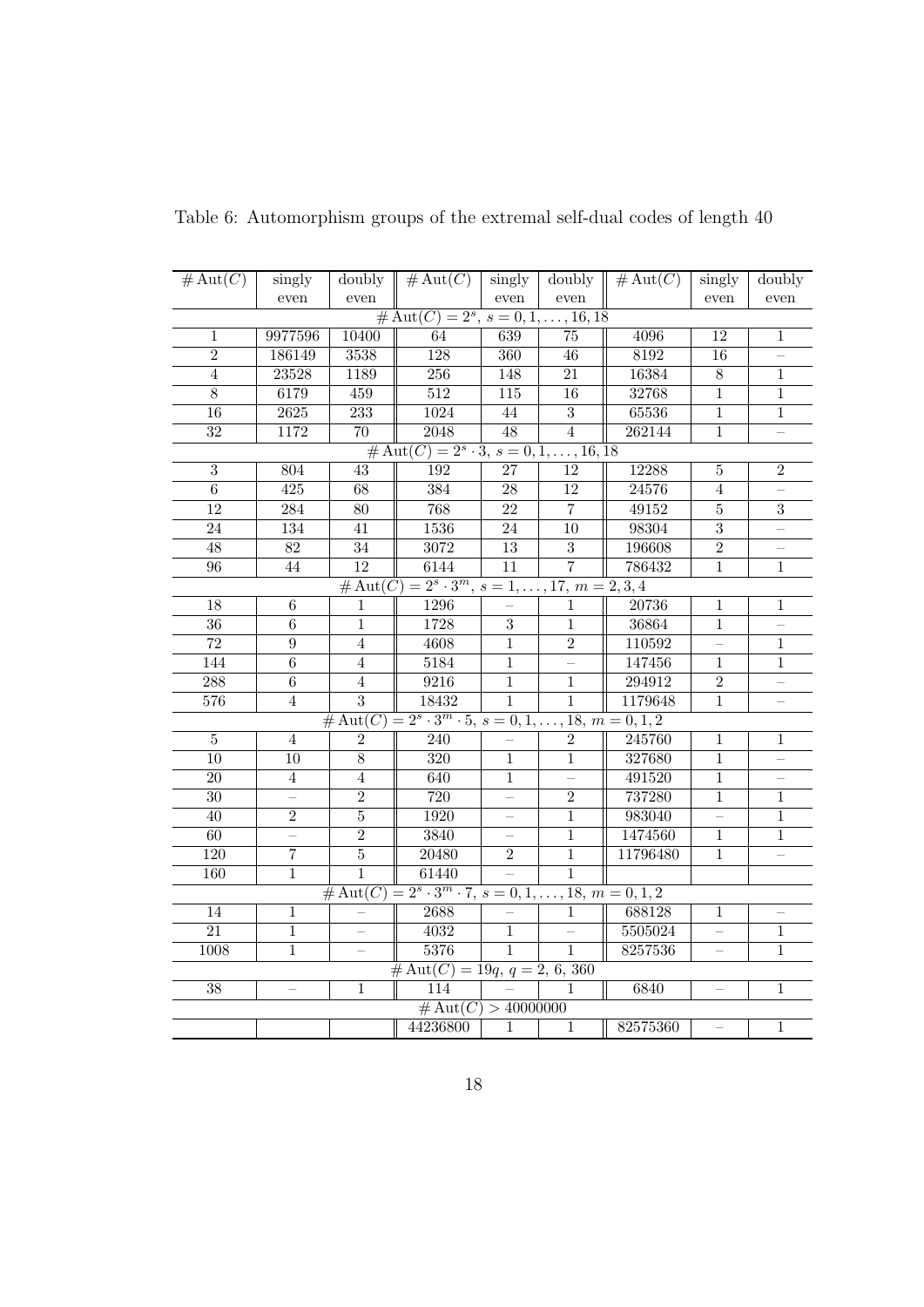Let  $N_{DE}(n)$  and  $N_{SE}(n)$  be the numbers of inequivalent extremal doubly even self-dual codes and singly even self-dual codes of length  $n \equiv 0 \pmod{8}$ and minimum weight  $4|n/24| + 4$ , respectively. Then it holds that

$$
(N_{DE}(8), N_{SE}(8)) = (1, 0),
$$
  
\n
$$
(N_{DE}(16), N_{SE}(16)) = (2, 1),
$$
  
\n
$$
(N_{DE}(24), N_{SE}(24)) = (1, 0),
$$
  
\n
$$
(N_{DE}(32), N_{SE}(32)) = (5, 3),
$$
  
\n
$$
(N_{DE}(40), N_{SE}(40)) = (16470, 10200655)
$$

It follows that 40 is the smallest length  $n \ (\equiv 0 \pmod{8})$  with  $N_{DE}(n)$  $N_{SE}(n)$ .

### **4 Odd unimodular lattices in dimension 40**

For odd unimodular lattices, we consider a situation which is similar to that for singly even self-dual codes given in Section 3.2. We show that the number of vectors of norm 2 in the shadow of an extremal odd unimodular lattice in dimension 40 is at most 80. We also give a classification of extremal odd unimodular lattices in dimension 40 with shadows having 80 vectors of norm 2.

#### **4.1 Frames of Type A, B and C**

Let *L* be an even integral lattice in dimension *n*. Let  $e_1, e_2, \ldots, e_n$  be vectors of R *n* satisfying

$$
(e_i, e_j) = 2\delta_{ij}
$$
 and  $e_i \pm e_j \in L \ (1 \le i, j \le n),$  (6)

where  $\delta_{ij}$  is the Kronecker delta. If the vectors  $e_1, e_2, \ldots, e_n$  satisfy the following condition

$$
e_1, e_2, \dots, e_n \in L,\tag{7}
$$

$$
e_1, e_2, \dots, e_n \notin L \text{ but } \frac{1}{2} \sum_{i=1}^n \mathbb{Z} e_i \supset L,
$$
 (8)

$$
\frac{1}{2} \sum_{i=1}^{n} \mathbb{Z}e_i \not\supset L,\tag{9}
$$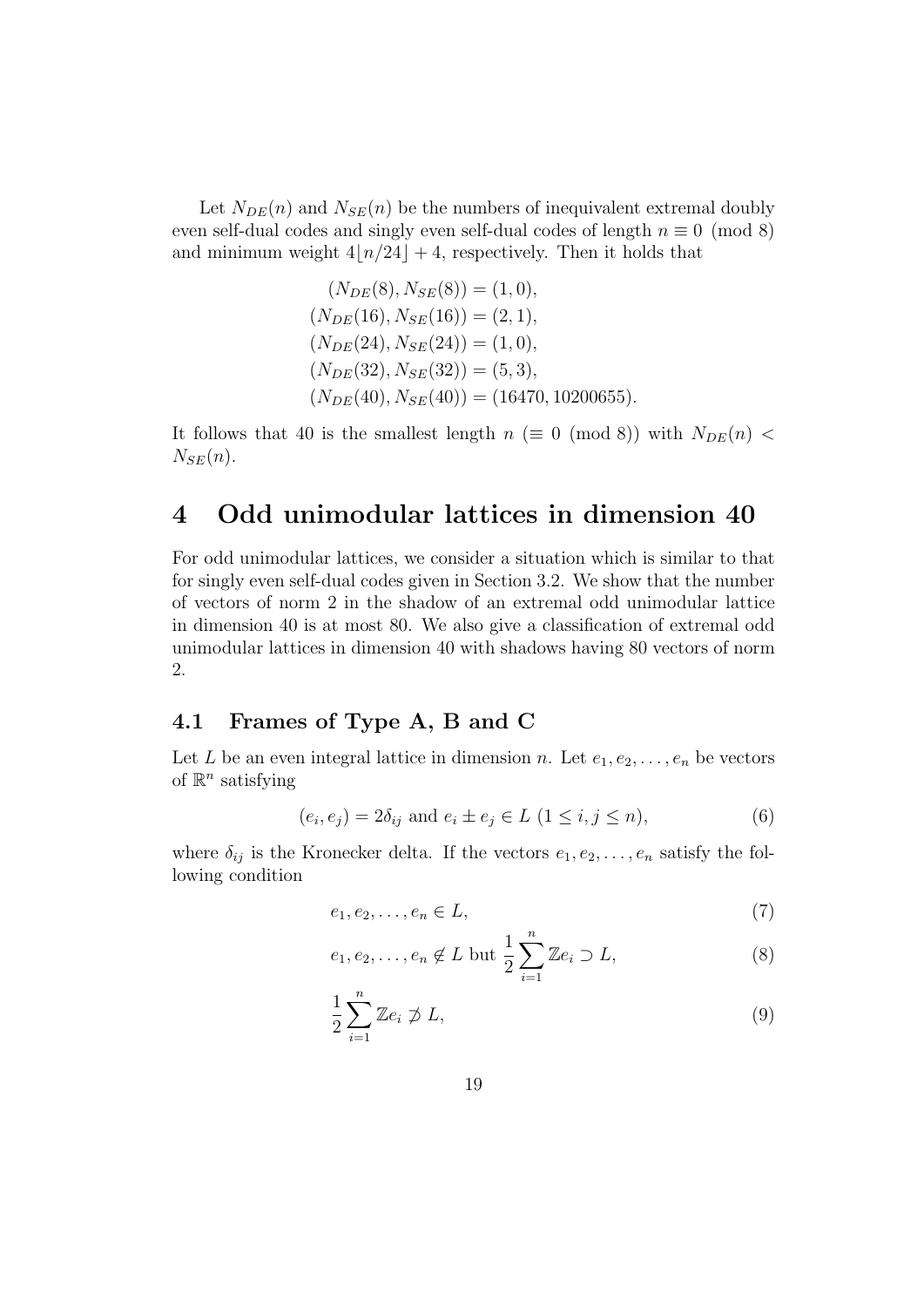then the set of these vectors is called *a frame* of Type A, B and C related to *L*, respectively [25].

Let *D* be a doubly even code of length  $n \equiv 0 \pmod{8}$ . Let  $e_1, e_2, \ldots, e_n$ be vectors of  $\mathbb{R}^n$  satisfying  $(e_i, e_j) = 2\delta_{ij}$  for  $1 \le i, j \le n$ . Set  $\Lambda = \sum_{i=1}^n \mathbb{Z}e_i$ ,  $\Lambda_{\varepsilon} = \left\{ \sum_{i=1}^{n} x_i e_i \mid x_i \in \mathbb{Z}, \sum_{i=1}^{n} x_i \equiv \varepsilon \pmod{2} \right\}$   $(\varepsilon = 0, 1)$ . The following lattices are defined in [25]

$$
L_{A}(D) = \bigcup_{x \in D} \left( \Lambda + \frac{1}{2} e_x \right),
$$
  
\n
$$
L_{B}(D) = \bigcup_{x \in D} \left( \Lambda_0 + \frac{1}{2} e_x \right),
$$
  
\n
$$
L_{C}(D) = \bigcup_{x \in D} \left\{ \left( \Lambda_0 + \frac{1}{2} e_x \right) \bigcup \left( \Lambda_{\varepsilon} + \frac{1}{2} e_x + \frac{1}{4} e_1 \right) \right\} \ (\varepsilon \equiv n/8 \pmod{2}),
$$

where  $e_x = \sum_{i \in \text{supp}(x)} e_i$  and supp $(x)$  denotes the support of *x*. These lattices and their relationships with frames of Type A, B and C are investigated in [25]. For example, if *D* is a doubly even self-dual code of length 40 and minimum weight 4 (resp. 8), then  $L<sub>C</sub>(D)$  is an even unimodular lattice with minimum norm 2 (resp. 4) [25]. In addition, the following result is an important tool in this section.

**Lemma 4.1** ([25, Theorem 3]). *For*  $U = A$ , B, C, a mapping  $D \mapsto L_U(D)$ *gives a one-to-one correspondence between equivalence classes of doubly even codes D of length n and isomorphism classes of even lattices in dimension n with related frames of Type* U, if  $n > 16$  *for* U = B *and if*  $n > 32$  *for* U = C.

As an example of the above lemma, we directly have the following result from the classification of doubly even self-dual codes of length 40 in [6].

*Remark* 4.2*.* There are 94343 non-isomorphic extremal even unimodular lattices in dimension 40 with related frames of Type C, 16470 of which are extremal.

#### **4.2 Theta series**

**Lemma 4.3.** *Let L be an odd unimodular lattice in dimension*  $n \equiv 0 \pmod{4}$ *. Suppose that L and its shadow S have minimum norms*  $\geq 4$  *and* 2*, respectively. Then all vectors of norm* 2 *in S* are contained in one of  $L_1$  *and*  $L_3$ *.*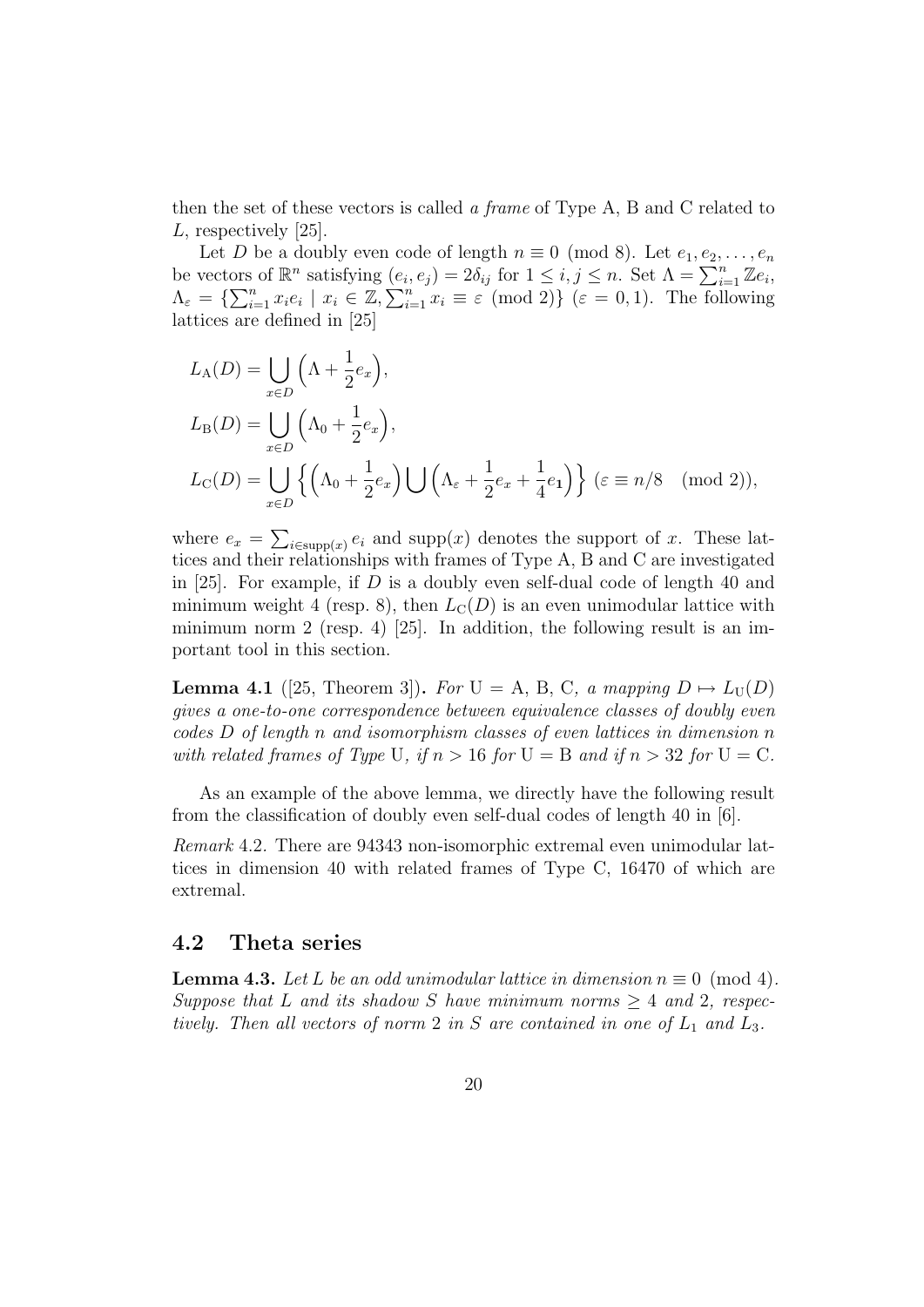*Proof.* Suppose that  $x \in L_1$ . Since  $L_0^*/L_0$  is isomorphic to the Klein 4-group (see e.g. [18, Lemma 1]),  $-x \in L_1$ . Hence, it is sufficient to consider the case that *S* contains at least 4 vectors of norm 2. Then there are vectors  $x, y$  of norm 2 in *S* such that  $x \neq y$  and  $x \neq -y$ . Since  $x - y \in L$ ,

$$
(x - y, x - y) = 4 - 2(x, y) \ge 4.
$$
 (10)

We may assume without loss of generality that  $(x, y) \geq 0$ , since  $-x \in L_1$  for *x* ∈ *L*<sub>1</sub>. If *y* ∈ *L*<sub>3</sub>, then, by [18, Lemma 2],  $(x, y) \in \frac{1}{2} + \mathbb{Z}$ . This contradicts  $(10).$  $\perp$ 

By [15, (2) and (3)], one can determine the possible theta series  $\theta_{40,L,\alpha}$ and  $\theta_{40,S,\alpha}$  of an extremal odd unimodular lattice *L* and its shadow *S* 

$$
\begin{cases}\n\theta_{40,L,\alpha} = 1 + (19120 + 256\alpha)q^4 + (1376256 - 4096\alpha)q^5 + \cdots, \\
\theta_{40,S,\alpha} = \alpha q^2 + (40960 - 56\alpha)q^4 + (87818240 + 1500\alpha)q^6 + \cdots,\n\end{cases}
$$

respectively, where  $\alpha$  is an integer. Moreover, we have the following restriction on *α*.

**Lemma 4.4.**  $\alpha$  *is even with*  $0 \leq \alpha \leq 80$ *.* 

*Proof.* Denote by  $S_2$  the set of all vectors of norm 2 in *S*. By the proof of Lemma 4.3,  $\alpha$  is even and the set  $S_2$  is written as

$$
S_2 = T \cup (-T)
$$

satisfying that  $(x, y) = 0$  for  $x, y \in T$  with  $x \neq y$ . Hence,  $\#T \leq 40$ , and  $L_1$ has at most 80 vectors of norm 2. Therefore,  $\alpha \leq 80$ .  $\Box$ 

**Lemma 4.5.** *Let L be an extremal odd unimodular lattice in dimension* 40 *with theta series*  $\theta_{40,L,\alpha}$ *. Then one of*  $L_0 \cup L_1$  *and*  $L_0 \cup L_3$  *is an extremal even unimodular lattice and the remaining one is an even unimodular lattice containing α vectors of norm* 2*.*

*Proof.* Follows from Lemma 4.3 and  $\theta_{40,S,\alpha}$ .  $\Box$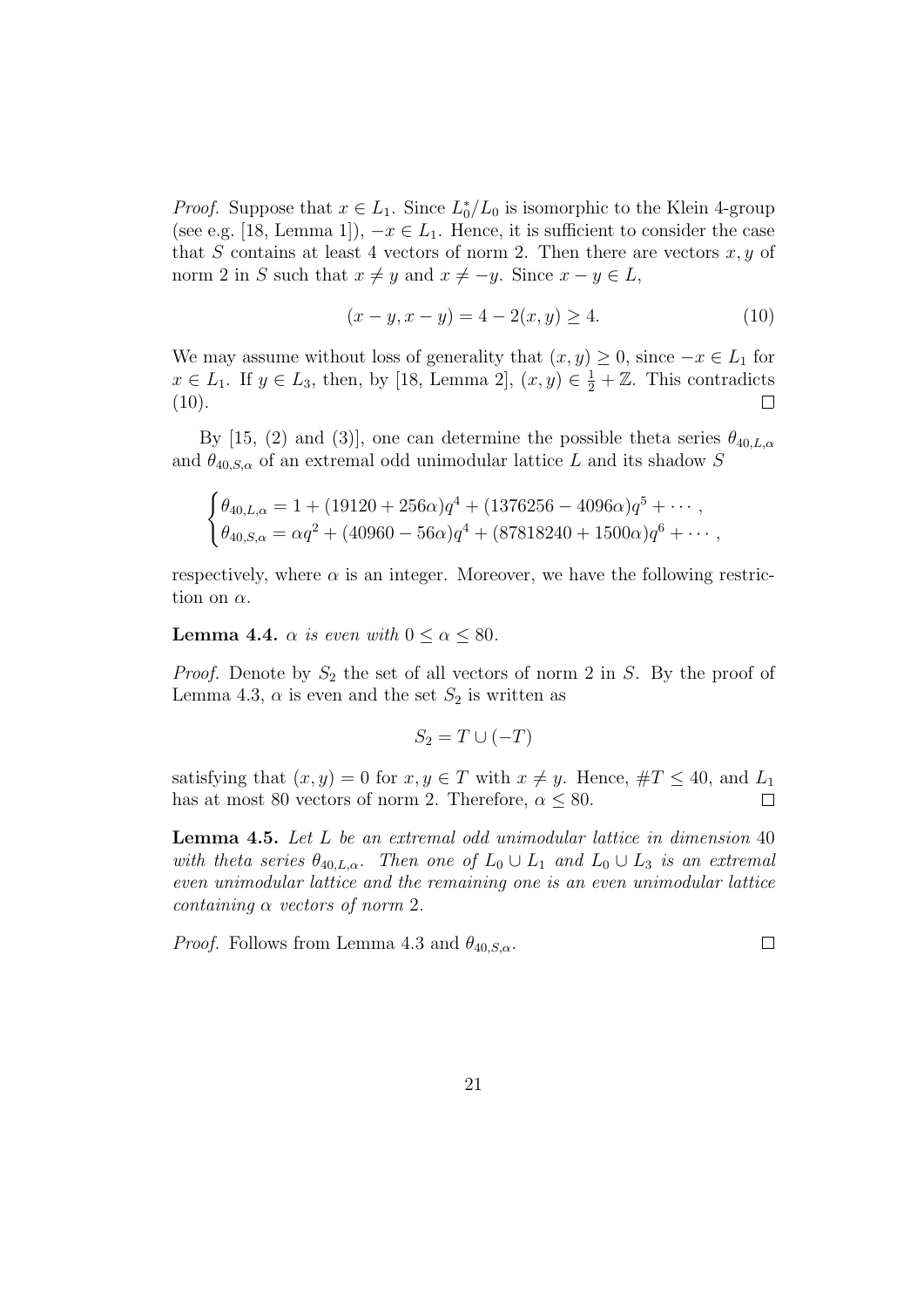#### **4.3** Lattices with theta series  $\theta_{40,L,80}$

Now we suppose that *L* is an extremal odd unimodular lattice in dimension 40 with shadow *S* having exactly 80 vectors of norm 2.

**Lemma 4.6.** *There is a frame of Type* B *related to the even sublattice*  $L_0$ *.* 

*Proof.* By the proof of Lemma 4.4, the set of all vectors of norm 2 in *S* may be written as  $T \cup (-T)$ , where  $T = \{e_1, e_2, \ldots, e_{40}\}$  satisfying the condition (6). Then

$$
\left(\frac{1}{2}\sum_{i=1}^{40} \mathbb{Z}e_i\right)^* = \sum_{i=1}^{40} \mathbb{Z}e_i \subset L \cup S = L_0^*.
$$

Hence,  $e_1, e_2, \ldots, e_{40}$  satisfy the condition  $(8)$ .

We are in a position to state and prove the main result of this section.

**Theorem 4.7.** *There are* 16470 *non-isomorphic extremal odd unimodular lattices in dimension* 40 *with theta series*  $\theta_{40,L,80}$ *.* 

*Proof.* Let *L* be an extremal odd unimodular lattice in dimension 40 with theta series  $\theta_{40,L,80}$ . By Lemma 4.6, there is a frame of Type B related to the even sublattice  $L_0$ . Hence, by Theorem 1 in [25], there is a doubly even code *C* of length 40 such that  $L_0 \cong L_B(C)$ . Since  $L_B(C)$  is a sublattice of index 2 of an even unimodular lattice  $L_A(C)$ , *C* must be self-dual. Since  $L_B(C)$  has minimum norm 4, *C* has minimum weight 8, that is, extremal.

Moreover, by Lemma 4.1, a mapping  $C \mapsto L_{\text{B}}(C)$  gives a one-to-one correspondence between equivalence classes of extremal doubly even self-dual codes *C* of length 40 and isomorphism classes of even sublattices of extremal odd unimodular lattices in dimension 40 with theta series  $\theta_{40,L,80}$ . There are 16470 inequivalent extremal doubly even self-dual codes of length 40 [6]. The result follows.  $\Box$ 

*Remark* 4.8. A similar argument can be found in [15] for dimension  $n = 32$ . There is a one-to-one correspondence between equivalence classes of extremal doubly even self-dual codes of length 32 and isomorphism classes of even sublattices of extremal odd unimodular lattices in dimension 32 with shadows having exactly 64 vectors of norm 2. In this dimension, the shadow of any extremal odd unimodular lattice has 64 vectors of norm 2. By Lemma 4.3, the 64 vectors of norm 2 of the shadow are contained in one of  $L_1$  and  $L_3$ . It is incorrectly reported in  $[15, p. 360]$  that each  $L<sub>i</sub>$  has 32 vectors of norm 2  $(i = 1, 3).$ 

 $\Box$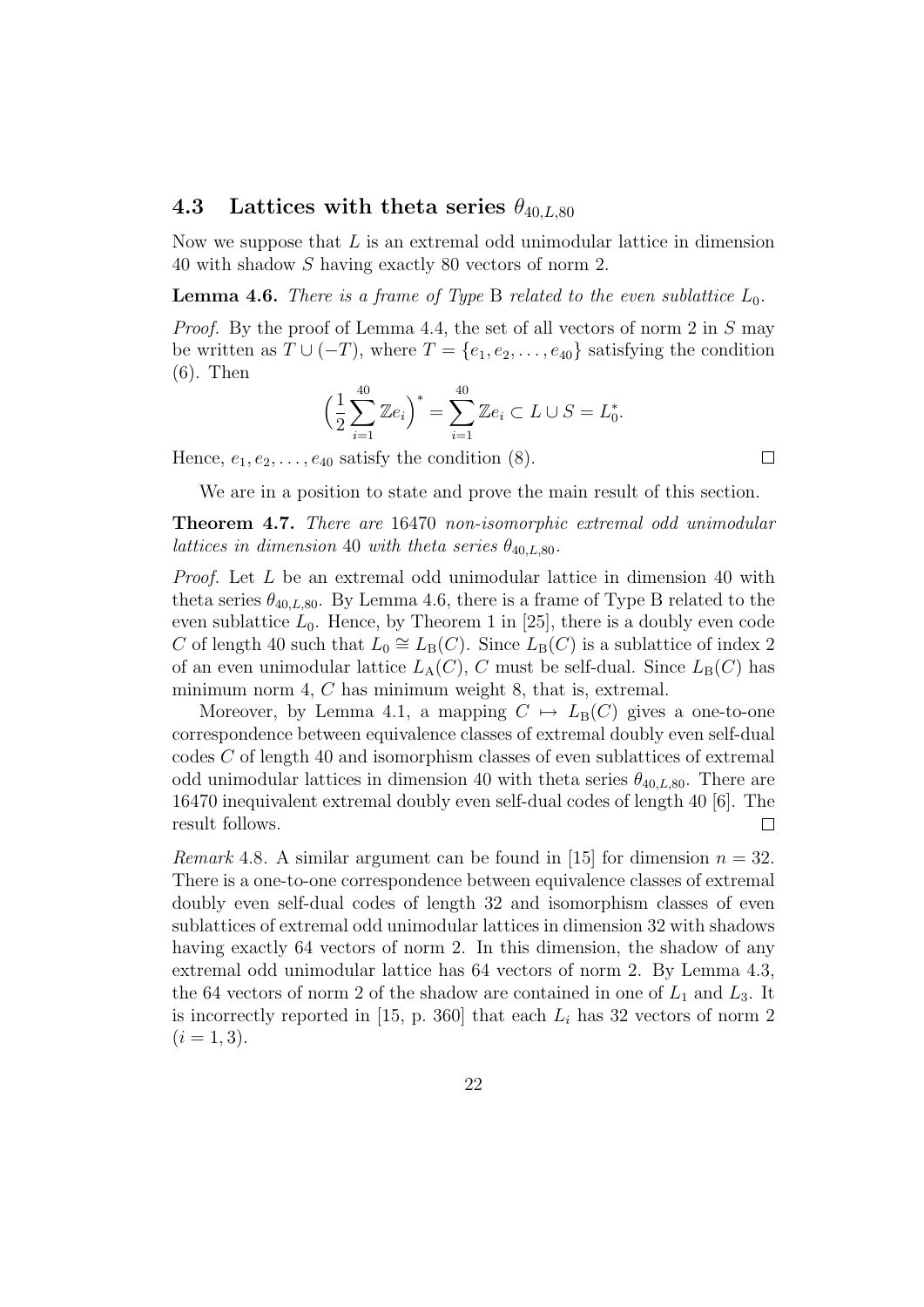Now we give characterizations of the set of vectors of minimum norm in extremal odd unimodular lattices with theta series  $\theta_{40,L,80}$ . By the above theorem, the even sublattice of such a lattice is written by  $L_B(C)$  using some extremal doubly even self-dual code *C* of length 40.

**Proposition 4.9.** *The set*  $L_B(C)_4$  *of vectors of norm* 4 *in*  $L_B(C)$  *is given by*

$$
\{\pm e_i \pm e_j \mid i \neq j\} \cup \Big(\bigcup_{x \in C_8} \Big\{\frac{1}{2}e_x - \sum_{y \in X} e_y \mid X \subset \text{supp}(x), \#X \in 2\mathbb{Z}\Big\}\Big),\right.
$$

where  $C_8$  *is the set of codewords of weight* 8 *in*  $C$ *.* 

*Proof.* Since  $\#C_8 = 285$  [27], it follows that  $\#L_B(C)_4 = 2^2\binom{40}{2}$  $\binom{40}{2} + 285 \cdot 2^7 =$ 39600, which is the same as the number of vectors of norm 4 in  $L_B(C)$ .  $\Box$ 

By Lemmas 4.3 and 4.5, the even unimodular neighbor  $L_0 \cup L_3$  is extremal. Then  $L_0 \cup L_3$  is written as  $L_C(C)$ , where  $L_0 = L_B(C)$  and *C* is some extremal doubly even self-dual code *C* of length 40 (see Remark 4.2). An extremal even unimodular lattice in dimension 40 has the following theta series  $1 +$  $39600q<sup>4</sup> + 93043200q<sup>6</sup> + \cdots$ . By the above proposition, the set of vectors of norm 4 in  $L_{\rm C}(C)$  is also given by  $L_{\rm B}(C)_4$ . It is known that the set of vectors of each norm in an extremal even unimodular lattice in dimension 40 forms a spherical 3-design (see [5] for a recent survey on this subject). Hence, we have the following:

**Proposition 4.10.** *The set of vectors of minimum norm in an extremal odd unimodular lattice in dimension* 40 *with theta series*  $\theta_{40,L,80}$  *forms a spherical* 3*-design.*

### **5** Extremal self-dual  $\mathbb{Z}_4$ -codes

Let  $\mathcal C$  be a self-dual  $\mathbb Z_4$ -code of length  $n$  and minimum Euclidean weight  $d_E(\mathcal{C})$ . Then the following lattice

$$
A_4(\mathcal{C}) = \frac{1}{2} \{ (x_1, \dots, x_n) \in \mathbb{Z}^n \mid (x_1 \mod 4, \dots, x_n \mod 4) \in \mathcal{C} \}
$$

is a unimodular lattice in dimension *n* having minimum norm min $\{4, d_E(\mathcal{C})/4\}$ . In addition, *C* is Type II if and only if  $A_4(\mathcal{C})$  is even [7]. A set  $\{f_1, \ldots, f_n\}$  of *n*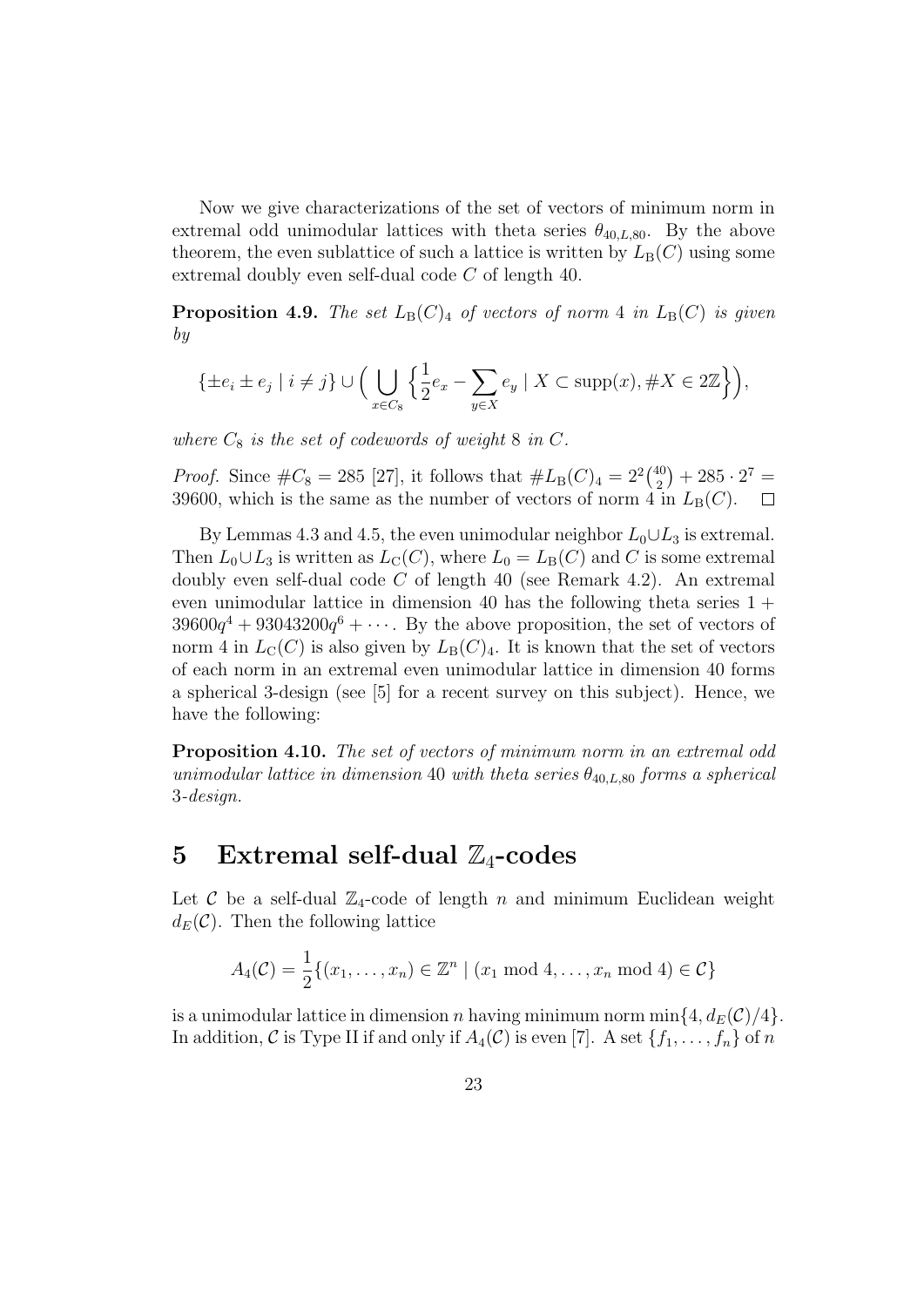vectors  $f_1, \ldots, f_n$  of a unimodular lattice *L* in dimension *n* with  $(f_i, f_j) = 4\delta_{ij}$ is called an *orthogonal frame of norm* 4 (a 4-frame for short) of *L*. It is known that *L* has an orthogonal frame of norm 4 if and only if there is a self-dual  $\mathbb{Z}_4$ -code *C* with  $L \cong A_4(\mathcal{C})$ .

**Lemma 5.1.** *Suppose that n is even. Let L be an even (resp. odd) unimodular lattice in dimension n such that there are vectors*  $e_1, e_2, \ldots, e_n$  *satisfying the condition that*  $(e_i, e_j) = 2\delta_{ij}$  *and*  $e_i \pm e_j \in L$   $(1 \leq i, j \leq n)$  *which is the same condition as (6). Then L contains an orthogonal frame of norm* 4 *and there is a Type II (resp. Type I)*  $\mathbb{Z}_4$ -code  $C$  *of length*  $n$  *with*  $A_4(C) \cong L$ .

*Proof.* Follows from that  $\{e_{2i-1} + e_{2i}, e_{2i-1} - e_{2i} \mid i = 1, 2, \ldots, n/2\}$  is an orthogonal frame of norm 4 of *L*.  $\Box$ 

We consider the existence of extremal self-dual  $\mathbb{Z}_4$ -codes.

**Proposition 5.2.** *There are at least* 16470 *inequivalent extremal Type II* Z4*-codes of length* 40*. There are at least* 16470 *inequivalent extremal Type I* Z4*-codes of length* 40*.*

*Proof.* Since the two cases are similar, we give details only for Type I  $\mathbb{Z}_4$ codes. By Theorem 4.7, there are 16470 non-isomorphic extremal odd unimodular lattices  $L_i$  ( $i = 1, 2, \ldots, 16470$ ) in dimension 40 containing  $e_1, \ldots, e_{40}$ satisfying the condition of Lemma 5.1. Hence, there is an extremal Type I  $\mathbb{Z}_4$ -code  $\mathcal{C}_i$  of length 40 with  $A_4(\mathcal{C}_i) \cong L_i$ . Since  $L_1, \ldots, L_{16470}$  are nonisomorphic,  $C_1, \ldots, C_{16470}$  are inequivalent.  $\Box$ 

Using the method given in [29], we found 16 new extremal Type I  $\mathbb{Z}_4$ codes  $\mathcal{D}_i$  ( $i = 1, 2, \ldots, 16$ ) of length 40, where the extremal odd unimodular lattices  $A_4(\mathcal{D}_i)$  have theta series  $\theta_{40,L,4k}$  ( $k = 0, 1, \ldots, 14, 16$ ). Then we have the following:

**Proposition 5.3.** *There is an extremal odd unimodular lattice with theta*  $series \theta_{40,L,4k}$  *for*  $k \in \{0, 1, \ldots, 14, 16, 20\}$ .

Generator matrices for all codes  $\mathcal{D}_i$  can be obtained electronically from "http://sci.kj.yamagata-u.ac.jp/~mharada/Paper/z4-40.txt".

**Acknowledgments.** The authors would like to thank Masaaki Kitazume and Hiroki Shimakura for useful discussions.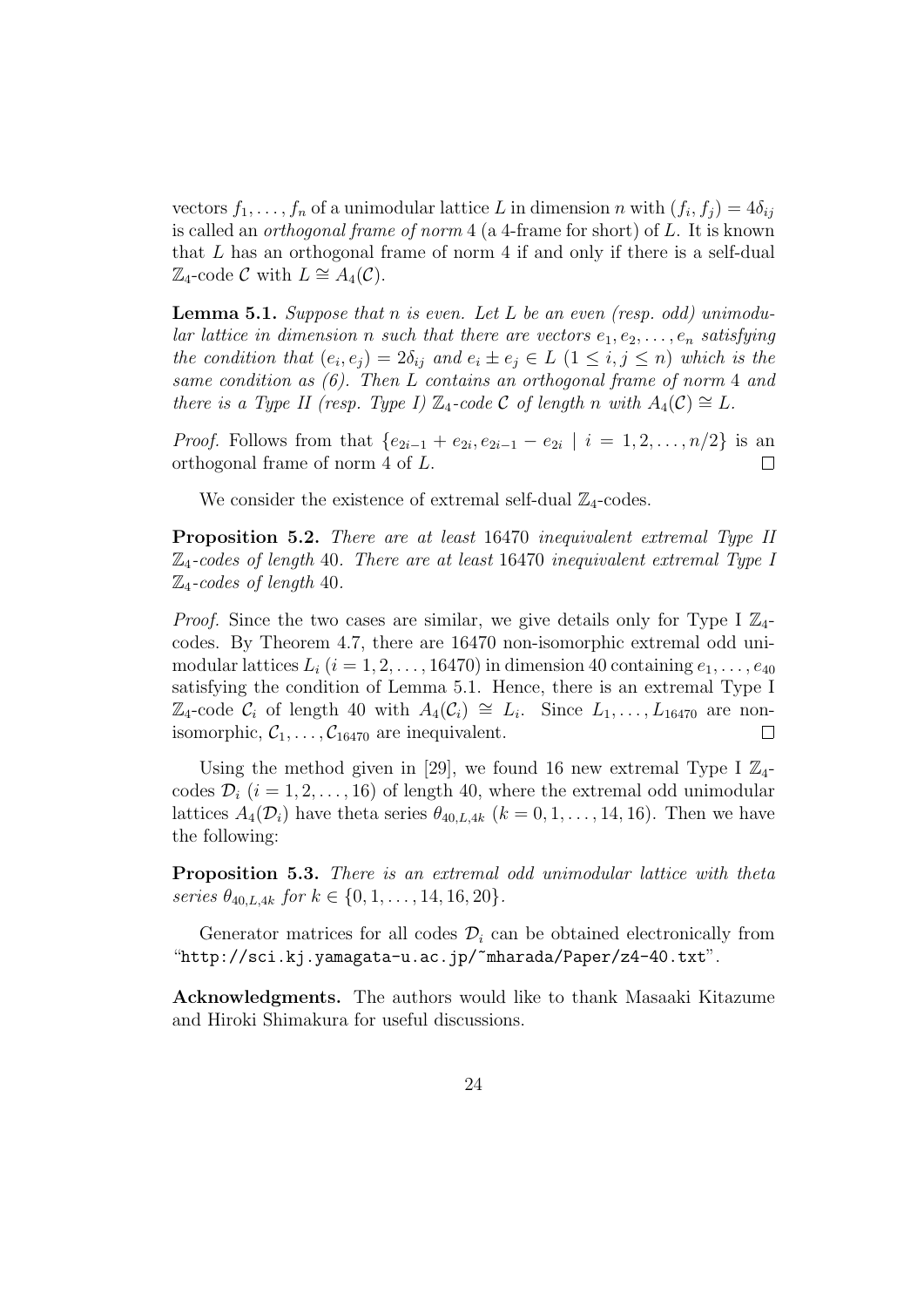### **References**

- [1] C. Aguilar-Melchor and P. Gaborit, On the classification of extremal [36*,* 18*,* 8] binary self-dual codes, *IEEE Trans. Inform. Theory* **54** (2008), 4743–4750.
- [2] C. Aguilar-Melchor, P. Gaborit, J.-L. Kim, L. Sok and P. Solé, Classification of extremal and *s*-extremal binary self-dual codes of length 38, *IEEE Trans. Inform. Theory* **58** (2012), 2253–2262.
- [3] E.F. Assmus, Jr. and V. Pless, On the covering radius of extremal selfdual codes, *IEEE Trans. Inform. Theory* **29** (1983), 359–363.
- [4] C. Bachoc and P. Gaborit, On extremal additive  $\mathbb{F}_4$  codes of length 10 to 18, *J. The´or. Nombres Bordeaux* **12** (2000), 255–271.
- [5] E. Bannai and Ets. Bannai, A survey on spherical designs and algebraic combinatorics on spheres, *European J. Combin.* **30** (2009), 1392–1425.
- [6] K. Betsumiya, M. Harada and A. Munemasa, A complete classification of doubly even self-dual codes of length 40, *Electronic J. Combin.* **19**  $(2012)$ ,  $\#P18$   $(12 \text{ pp.})$ .
- [7] A. Bonnecaze, P. Solé, C. Bachoc and B. Mourrain, Type II codes over Z4, *IEEE Trans. Inform. Theory* **43** (1997), 969–976.
- [8] W. Bosma, J.J. Cannon, C. Fieker and A. Steel, *Handbook of Magma Functions (Edition 2.17)*, 2010, 5117 pages.
- [9] S. Bouyuklieva and I. Bouyukliev, An algorithm for classification of binary self-dual codes, *IEEE Trans. Inform. Theory* **58** (2012), 3933– 3940.
- [10] R. Brualdi and V. Pless, Weight enumerators of self-dual codes, *IEEE Trans. Inform. Theory* **37** (1991), 1222–1225.
- [11] S. Buyuklieva and V. Yorgov, Singly-even self-dual codes of length 40, *Des. Codes, Cryptogr.* **9** (1996), 131–141.
- [12] A.R. Calderbank, E.R. Rains, P.W. Shor and N.J.A. Sloane, Quantum error correction via codes over GF(4), *IEEE Trans. Inform. Theory* **44** (1998), 1369–1387.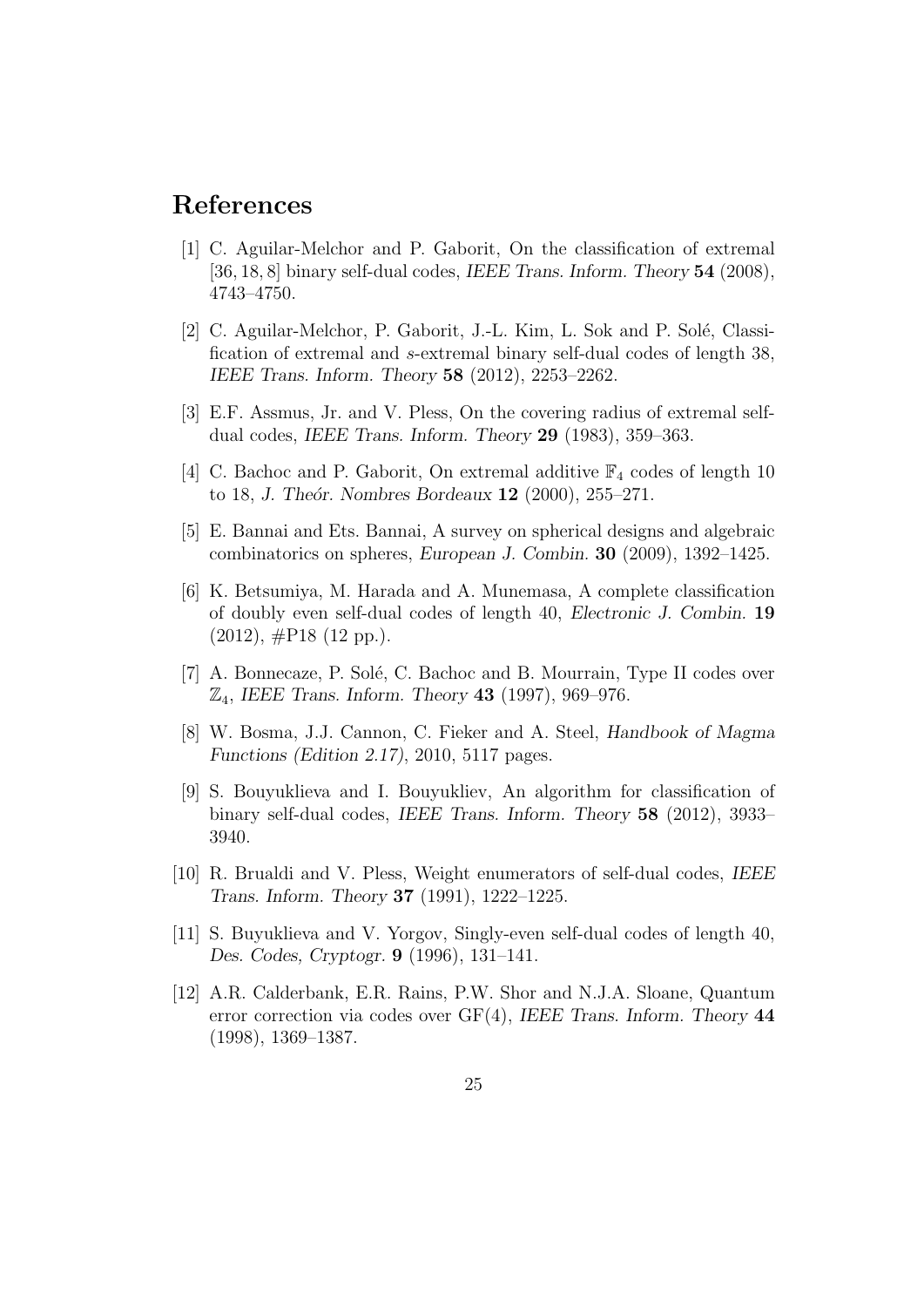- [13] J.H. Conway, V. Pless and N.J.A. Sloane, The binary self-dual codes of length up to 32: a revised enumeration, *J. Combin. Theory Ser. A* **60** (1992), 183–195.
- [14] J.H. Conway and N.J.A. Sloane, A new upper bound on the minimal distance of self-dual codes, *IEEE Trans. Inform. Theory* **36** (1990), 1319– 1333.
- [15] J.H. Conway and N.J.A. Sloane, A note on optimal unimodular lattices, *J. Number Theory* **72** (1998), 357–362.
- [16] J.H. Conway and N.J.A. Sloane, *Sphere Packing, Lattices and Groups (3rd ed.)*, Springer-Verlag, New York, 1999.
- [17] L.E. Danielsen and M.G. Parker, On the classification of all self-dual additive codes over GF(4) of length up to 12, *J. Combin. Theory Ser. A* **113** (2006), 1351–1367.
- [18] S.T. Dougherty, M. Harada and P. Solé, Shadow lattices and shadow codes, *Disc. Math.* **219** (2000), 49–64.
- [19] M. Harada and A. Munemasa, Some restrictions on weight enumerators of singly even self-dual codes, *IEEE Trans. Inform. Theory* **52** (2006), 1266–1269.
- [20] M. Harada and A. Munemasa, Classification of self-dual codes of length 36, *Adv. Math. Commun.* **6** (2012), 229–235.
- [21] M. Harada and A. Munemasa, Database of Self-Dual Codes, Available online at http://www.math.is.tohoku.ac.jp/~munemasa/ selfdualcodes.htm.
- [22] M. Harada and M. Ozeki, Extremal self-dual codes with the smallest covering radius, *Disc. Math.* **215** (2000), 271–281.
- [23] M. Harada, P. Solé and P. Gaborit, Self-dual codes over  $\mathbb{Z}_4$  and unimodular lattices: a survey, Algebras and combinatorics (Hong Kong, 1997), 255–275, Springer, Singapore, 1999.
- [24] G. Höhn, Self-dual codes over the Kleinian four group, *Math. Ann.* **327** (2003), 227–255.